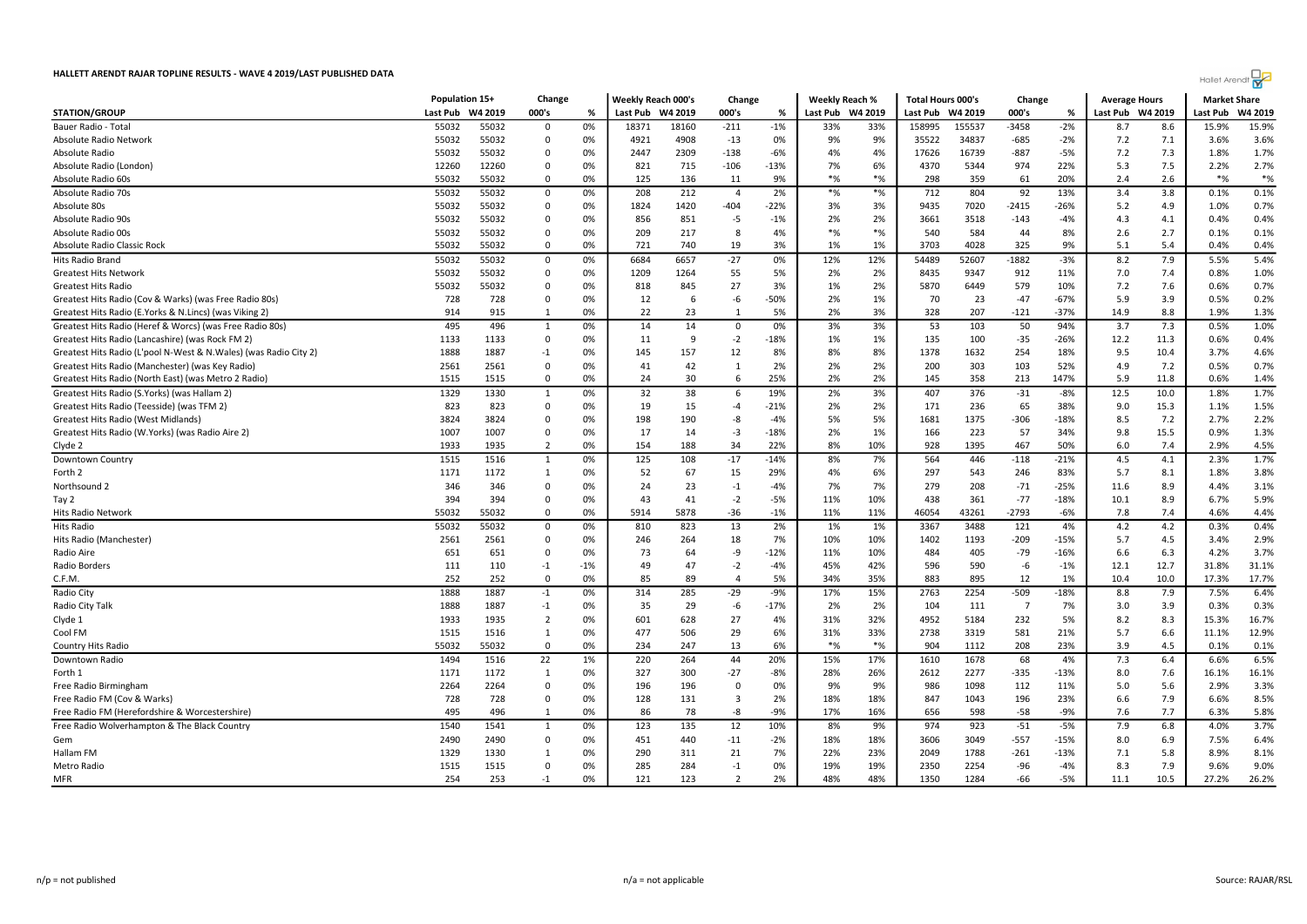

| 000's<br>000's<br>000's<br>Last Pub<br>W4 2019<br>Last Pub<br>W4 2019<br>%<br>Last Pub<br>W4 2019<br>Last Pub<br>W4 2019<br>%<br>Last Pub W4 2019<br>Last Pub<br>W4 2019<br>℀<br>0%<br>$-21$<br>$-2%$<br>18.1%<br>16.9%<br>346<br>346<br>126<br>122<br>$-3%$<br>36%<br>35%<br>1146<br>1125<br>9.2<br>$\mathbf 0$<br>$-4$<br>9.1<br>1274<br>1274<br>211<br>0%<br>17%<br>1231<br>1415<br>15%<br>4.9%<br>5.8%<br>$\mathbf 0$<br>0%<br>211<br>0<br>17%<br>184<br>5.8<br>6.7<br>16.6%<br>394<br>394<br>0%<br>137<br>131<br>$-4%$<br>35%<br>33%<br>1012<br>1016<br>7.4<br>15.5%<br>$\mathbf 0$<br>-6<br>$\overline{4}$<br>0%<br>7.8<br>823<br>823<br>0%<br>132<br>137<br>4%<br>16%<br>17%<br>878<br>866<br>5.6%<br>5.4%<br>$\mathbf 0$<br>5<br>$-12$<br>$-1%$<br>6.6<br>6.3<br>188<br>168<br>$-20$<br>18%<br>958<br>$-321$<br>5.7<br>6.1%<br>914<br>915<br>1<br>0%<br>$-11%$<br>21%<br>1279<br>$-25%$<br>6.8<br>7.6%<br>9.7%<br>1858<br>$-36$<br>19%<br>5047<br>3573<br>$-1474$<br>13.5%<br>1858<br>0<br>0%<br>398<br>362<br>-9%<br>21%<br>$-29%$<br>12.7<br>9.9<br>395<br>394<br>$-1$<br>0%<br>170<br>181<br>11<br>6%<br>43%<br>46%<br>1612<br>1578<br>$-34$<br>$-2%$<br>9.5<br>8.7<br>23.5%<br>24.6%<br>507<br>0.2%<br>55032<br>55032<br>$\mathbf 0$<br>0%<br>538<br>$-31$<br>$-6%$<br>1%<br>1%<br>1957<br>1626<br>$-331$<br>$-17%$<br>3.6<br>3.2<br>0.2%<br>35<br>0.2%<br>55032<br>55032<br>583<br>6%<br>1%<br>1%<br>2190<br>2347<br>157<br>7%<br>0.2%<br>$\Omega$<br>0%<br>548<br>4.0<br>4.0<br>0.2%<br>55032<br>55032<br>0%<br>504<br>476<br>$-28$<br>$-6%$<br>1%<br>1%<br>2187<br>1782<br>$-405$<br>$-19%$<br>3.7<br>0.2%<br>0<br>4.3<br>Kerrang!<br>2.9%<br>55032<br>0%<br>5558<br>5276<br>$-282$<br>$-5%$<br>10%<br>10%<br>29311<br>28049<br>$-1262$<br>5.3<br>5.3<br>2.9%<br>55032<br>$-4%$<br>0<br>1.8%<br>55032<br>55032<br>0%<br>3762<br>3798<br>36<br>7%<br>7%<br>15285<br>17484<br>2199<br>14%<br>1.5%<br>0<br>1%<br>4.1<br>4.6<br>14%<br>3.4%<br>2201<br>2201<br>0<br>0%<br>316<br>299<br>$-17$<br>$-5%$<br>14%<br>1956<br>1554<br>$-402$<br>$-21%$<br>6.2<br>5.2<br>4.2%<br>200<br>12%<br>56%<br>3.9%<br>12260<br>12260<br>$\Omega$<br>0%<br>1272<br>1472<br>16%<br>10%<br>4961<br>7762<br>2801<br>3.9<br>5.3<br>2.5%<br>$-27$<br>3.1%<br>2512<br>2512<br>$\mathbf 0$<br>0%<br>386<br>359<br>$-7%$<br>15%<br>14%<br>1796<br>1456<br>$-340$<br>$-19%$<br>4.6<br>4.1<br>3.7%<br>55032<br>540<br>$-22$<br>0.2%<br>55032<br>562<br>$-4%$<br>1%<br>1%<br>1473<br>1566<br>93<br>2.6<br>2.9<br>0<br>0%<br>6%<br>0.1%<br>55032<br>12503<br>9076<br>$-3427$<br>0.9%<br>55032<br>$\mathbf 0$<br>0%<br>2554<br>2204<br>$-350$<br>$-14%$<br>5%<br>$-27%$<br>4.9<br>1.3%<br>4%<br>4.1<br>55032<br>55032<br>8%<br>23073<br>24424<br>2.5%<br>0<br>0%<br>4203<br>4173<br>$-30$<br>$-1%$<br>8%<br>1351<br>6%<br>5.5<br>5.9<br>2.3%<br>$-6%$<br>6%<br>1.8%<br>55032<br>55032<br>0%<br>3279<br>$-203$<br>6%<br>17641<br>$-6%$<br>5.4<br>$\Omega$<br>3482<br>18805<br>$-1164$<br>5.4<br>1.9%<br>4.4%<br>12260<br>12260<br>0<br>0%<br>1567<br>1462<br>$-105$<br>$-7%$<br>13%<br>12%<br>8173<br>8760<br>587<br>7%<br>5.2<br>6.0<br>4.1%<br>0.1%<br>55032<br>55032<br>377<br>$-66$<br>$-18%$<br>1397<br>$-5%$<br>4.5<br>0%<br>311<br>1%<br>1%<br>1467<br>$-70$<br>3.9<br>0.1%<br>0<br>55032<br>55032<br>0.2%<br>0%<br>343<br>32<br>1%<br>1592<br>1717<br>125<br>8%<br>5.1<br>0.2%<br>0<br>311<br>10%<br>1%<br>5.0<br>0.3%<br>55032<br>55032<br>0%<br>626<br>$-38$<br>$-6%$<br>1%<br>1%<br>2369<br>3242<br>873<br>37%<br>0.2%<br>0<br>664<br>3.6<br>5.2<br>0.9%<br>55032<br>55032<br>0%<br>1067<br>1210<br>143<br>13%<br>2%<br>2%<br>8357<br>8724<br>367<br>4%<br>7.8<br>7.2<br>0.8%<br>0<br>55032<br>55032<br>231<br>249<br>8%<br>$*_{\%}$<br>$*$ %<br>1224<br>1571<br>347<br>28%<br>5.3<br>6.3<br>0.2%<br>0<br>0%<br>18<br>0.1%<br>55032<br>23247<br>202342<br>20.6%<br>55032<br>0%<br>23806<br>$-559$<br>$-2%$<br>43%<br>42%<br>212056<br>$-9714$<br>$-5%$<br>8.9<br>8.7<br>21.2%<br>0<br>39081<br>$-4849$<br>4.0%<br>55032<br>55032<br>0<br>0%<br>8103<br>7595<br>$-508$<br>-6%<br>15%<br>14%<br>43930<br>$-11%$<br>5.4<br>5.1<br>4.4%<br>12%<br>55032<br>55032<br>0%<br>7071<br>6546<br>$-525$<br>$-7%$<br>13%<br>36328<br>32414<br>$-3914$<br>$-11%$<br>3.6%<br>3.3%<br>0<br>5.1<br>5.0<br>5.2%<br>1086<br>1086<br>0%<br>208<br>190<br>$-18$<br>$-9%$<br>19%<br>18%<br>1405<br>1040<br>$-365$<br>$-26%$<br>6.8<br>5.5<br>6.8%<br>0<br>12260<br>12260<br>0%<br>1780<br>209<br>13%<br>13%<br>15%<br>18%<br>3.7%<br>0<br>1571<br>6218<br>7326<br>1108<br>4.0<br>4.1<br>3.1%<br>4635<br>4635<br>895<br>849<br>$-5%$<br>19%<br>18%<br>4899<br>4734<br>$-165$<br>5.5<br>6.0%<br>$\mathbf 0$<br>0%<br>$-46$<br>$-3%$<br>5.6<br>6.1%<br>6.1%<br>2288<br>2288<br>0<br>0%<br>415<br>401<br>$-14$<br>-3%<br>18%<br>18%<br>1809<br>2077<br>268<br>15%<br>5.2<br>5.3%<br>4.4<br>$-6%$<br>19%<br>6.0%<br>2348<br>0%<br>479<br>448<br>$-31$<br>20%<br>3089<br>2657<br>$-432$<br>$-14%$<br>5.9<br>6.8%<br>2347<br>$-1$<br>6.4<br>549<br>94<br>$-12$<br>17%<br>5.3%<br>549<br>0<br>0%<br>106<br>$-11%$<br>19%<br>832<br>555<br>$-277$<br>$-33%$<br>7.8<br>5.9<br>7.8%<br>4.6%<br>807<br>807<br>$\mathbf 0$<br>0%<br>136<br>139<br>$\overline{3}$<br>2%<br>17%<br>17%<br>867<br>663<br>$-24%$<br>4.8<br>-204<br>6.4<br>5.7%<br>7.2%<br>1041<br>1040<br>242<br>219<br>$-23$<br>23%<br>21%<br>1405<br>1453<br>48<br>3%<br>5.8<br>6.6<br>6.8%<br>$-1$<br>0%<br>$-10%$<br>2251<br>2252<br>410<br>$\overline{2}$<br>18%<br>2351<br>2429<br>78<br>6.2%<br>1<br>0%<br>408<br>0%<br>18%<br>3%<br>5.8<br>5.9<br>6.1%<br>$-79$<br>4.8%<br>3588<br>3588<br>$\mathbf 0$<br>0%<br>511<br>$-13%$<br>16%<br>14%<br>4115<br>2869<br>$-1246$<br>$-30%$<br>7.0<br>6.9%<br>590<br>5.6<br>593<br>98<br>74<br>$-24$<br>$-24%$<br>13%<br>803<br>421<br>$-382$<br>$-48%$<br>4.0%<br>593<br>0<br>0%<br>16%<br>8.2<br>5.7<br>7.4%<br>437<br>$-56$<br>5.0%<br>2995<br>0%<br>493<br>16%<br>15%<br>$-864$<br>$-26%$<br>6.7<br>5.6<br>2995<br>$\mathbf 0$<br>$-11%$<br>3312<br>2448<br>6.7%<br>1037<br>1038<br>123<br>126<br>12%<br>12%<br>804<br>838<br>34<br>3.9%<br>4.0%<br>0%<br>3<br>2%<br>4%<br>6.5<br>6.6<br>1<br>3.9%<br>2879<br>2879<br>0%<br>513<br>419<br>$-94$<br>$-18%$<br>18%<br>14%<br>2515<br>1595<br>$-920$<br>$-37%$<br>4.9<br>3.9<br>5.7%<br>0<br>3.7%<br>1588<br>1588<br>0%<br>219<br>204<br>$-15$<br>$-7%$<br>14%<br>13%<br>948<br>1182<br>25%<br>4.3<br>5.8<br>3.0%<br>0<br>234<br>380<br>380<br>0%<br>38<br>21<br>$-17$<br>$-45%$<br>10%<br>6%<br>149<br>105<br>$-44$<br>$-30%$<br>3.9<br>2.0%<br>1.3%<br>$\mathbf 0$<br>4.9<br>4.5%<br>1209<br>$-1$<br>0%<br>200<br>188<br>$-12$<br>$-6%$<br>17%<br>16%<br>849<br>1092<br>243<br>29%<br>5.8<br>3.5%<br>1208<br>4.3<br>4.5%<br>1058<br>935<br>855<br>$-80$<br>1058<br>213<br>180<br>$-33$<br>$-15%$<br>20%<br>17%<br>-9%<br>4.8<br>4.7%<br>0<br>0%<br>4.4<br>4654<br>4656<br>$\overline{2}$<br>0%<br>914<br>849<br>$-65$<br>$-7%$<br>20%<br>18%<br>5512<br>4935<br>$-577$<br>$-10%$<br>5.8<br>6.5%<br>6.0%<br>6.0<br>0.7%<br>n/p<br>55032<br>1782<br>n/a<br>n/a<br>3%<br>n/p<br>6667<br>n/a<br>3.7<br>n/a<br>n/a<br>n/p<br>n/p<br>n/a<br>n/p<br>n/p<br>0.6%<br>55032<br>55032<br>0%<br>1677<br>$-19%$<br>0.8%<br>$\mathbf 0$<br>1879<br>$-202$<br>$-11%$<br>3%<br>3%<br>7602<br>6139<br>$-1463$<br>4.0<br>3.7<br>1.2%<br>12260<br>12260<br>$\Omega$<br>0%<br>708<br>729<br>21<br>3%<br>6%<br>6%<br>3072<br>2466<br>-606<br>-20%<br>3.4<br>1.6%<br>4.3<br>0.1%<br>55032<br>330<br>n/p<br>n/a<br>n/a<br>1%<br>1000<br>n/a<br>3.0<br>n/p<br>n/p<br>n/a<br>n/a<br>n/p<br>n/p<br>n/a<br>n/p |                                         | Population 15+ | Change | <b>Weekly Reach 000's</b> | Change | <b>Weekly Reach %</b> | Total Hours 000's | Change | <b>Average Hours</b> | <b>Market Share</b> |  |
|--------------------------------------------------------------------------------------------------------------------------------------------------------------------------------------------------------------------------------------------------------------------------------------------------------------------------------------------------------------------------------------------------------------------------------------------------------------------------------------------------------------------------------------------------------------------------------------------------------------------------------------------------------------------------------------------------------------------------------------------------------------------------------------------------------------------------------------------------------------------------------------------------------------------------------------------------------------------------------------------------------------------------------------------------------------------------------------------------------------------------------------------------------------------------------------------------------------------------------------------------------------------------------------------------------------------------------------------------------------------------------------------------------------------------------------------------------------------------------------------------------------------------------------------------------------------------------------------------------------------------------------------------------------------------------------------------------------------------------------------------------------------------------------------------------------------------------------------------------------------------------------------------------------------------------------------------------------------------------------------------------------------------------------------------------------------------------------------------------------------------------------------------------------------------------------------------------------------------------------------------------------------------------------------------------------------------------------------------------------------------------------------------------------------------------------------------------------------------------------------------------------------------------------------------------------------------------------------------------------------------------------------------------------------------------------------------------------------------------------------------------------------------------------------------------------------------------------------------------------------------------------------------------------------------------------------------------------------------------------------------------------------------------------------------------------------------------------------------------------------------------------------------------------------------------------------------------------------------------------------------------------------------------------------------------------------------------------------------------------------------------------------------------------------------------------------------------------------------------------------------------------------------------------------------------------------------------------------------------------------------------------------------------------------------------------------------------------------------------------------------------------------------------------------------------------------------------------------------------------------------------------------------------------------------------------------------------------------------------------------------------------------------------------------------------------------------------------------------------------------------------------------------------------------------------------------------------------------------------------------------------------------------------------------------------------------------------------------------------------------------------------------------------------------------------------------------------------------------------------------------------------------------------------------------------------------------------------------------------------------------------------------------------------------------------------------------------------------------------------------------------------------------------------------------------------------------------------------------------------------------------------------------------------------------------------------------------------------------------------------------------------------------------------------------------------------------------------------------------------------------------------------------------------------------------------------------------------------------------------------------------------------------------------------------------------------------------------------------------------------------------------------------------------------------------------------------------------------------------------------------------------------------------------------------------------------------------------------------------------------------------------------------------------------------------------------------------------------------------------------------------------------------------------------------------------------------------------------------------------------------------------------------------------------------------------------------------------------------------------------------------------------------------------------------------------------------------------------------------------------------------------------------------------------------------------------------------------------------------------------------------------------------------------------------------------------------------------------------------------------------------------------------------------------------------------------------------------------------------------------------------------------------------------------------------------------------------------------------------------------------------------------------------------------------------------------------------------------------------------------------------------------------------------------------------------------------------------------------------------------------------------------------------------------------------------------------------------------------------------------------------------------------------------------------------------------------------------------------------------------------------------------------------------------------------------------------------------------------------------------------------------------------------------------------------------------------------------------------------------------------------------------------------------------------------------------------------------------------------------------------------------------------------------------------------------------------------------------------------|-----------------------------------------|----------------|--------|---------------------------|--------|-----------------------|-------------------|--------|----------------------|---------------------|--|
|                                                                                                                                                                                                                                                                                                                                                                                                                                                                                                                                                                                                                                                                                                                                                                                                                                                                                                                                                                                                                                                                                                                                                                                                                                                                                                                                                                                                                                                                                                                                                                                                                                                                                                                                                                                                                                                                                                                                                                                                                                                                                                                                                                                                                                                                                                                                                                                                                                                                                                                                                                                                                                                                                                                                                                                                                                                                                                                                                                                                                                                                                                                                                                                                                                                                                                                                                                                                                                                                                                                                                                                                                                                                                                                                                                                                                                                                                                                                                                                                                                                                                                                                                                                                                                                                                                                                                                                                                                                                                                                                                                                                                                                                                                                                                                                                                                                                                                                                                                                                                                                                                                                                                                                                                                                                                                                                                                                                                                                                                                                                                                                                                                                                                                                                                                                                                                                                                                                                                                                                                                                                                                                                                                                                                                                                                                                                                                                                                                                                                                                                                                                                                                                                                                                                                                                                                                                                                                                                                                                                                                                                                                                                                                                                                                                                                                                                                                                                                                                                                                                                                                                                        | <b>STATION/GROUP</b>                    |                |        |                           |        |                       |                   |        |                      |                     |  |
|                                                                                                                                                                                                                                                                                                                                                                                                                                                                                                                                                                                                                                                                                                                                                                                                                                                                                                                                                                                                                                                                                                                                                                                                                                                                                                                                                                                                                                                                                                                                                                                                                                                                                                                                                                                                                                                                                                                                                                                                                                                                                                                                                                                                                                                                                                                                                                                                                                                                                                                                                                                                                                                                                                                                                                                                                                                                                                                                                                                                                                                                                                                                                                                                                                                                                                                                                                                                                                                                                                                                                                                                                                                                                                                                                                                                                                                                                                                                                                                                                                                                                                                                                                                                                                                                                                                                                                                                                                                                                                                                                                                                                                                                                                                                                                                                                                                                                                                                                                                                                                                                                                                                                                                                                                                                                                                                                                                                                                                                                                                                                                                                                                                                                                                                                                                                                                                                                                                                                                                                                                                                                                                                                                                                                                                                                                                                                                                                                                                                                                                                                                                                                                                                                                                                                                                                                                                                                                                                                                                                                                                                                                                                                                                                                                                                                                                                                                                                                                                                                                                                                                                                        | Northsound 1                            |                |        |                           |        |                       |                   |        |                      |                     |  |
|                                                                                                                                                                                                                                                                                                                                                                                                                                                                                                                                                                                                                                                                                                                                                                                                                                                                                                                                                                                                                                                                                                                                                                                                                                                                                                                                                                                                                                                                                                                                                                                                                                                                                                                                                                                                                                                                                                                                                                                                                                                                                                                                                                                                                                                                                                                                                                                                                                                                                                                                                                                                                                                                                                                                                                                                                                                                                                                                                                                                                                                                                                                                                                                                                                                                                                                                                                                                                                                                                                                                                                                                                                                                                                                                                                                                                                                                                                                                                                                                                                                                                                                                                                                                                                                                                                                                                                                                                                                                                                                                                                                                                                                                                                                                                                                                                                                                                                                                                                                                                                                                                                                                                                                                                                                                                                                                                                                                                                                                                                                                                                                                                                                                                                                                                                                                                                                                                                                                                                                                                                                                                                                                                                                                                                                                                                                                                                                                                                                                                                                                                                                                                                                                                                                                                                                                                                                                                                                                                                                                                                                                                                                                                                                                                                                                                                                                                                                                                                                                                                                                                                                                        | Rock FM                                 |                |        |                           |        |                       |                   |        |                      |                     |  |
|                                                                                                                                                                                                                                                                                                                                                                                                                                                                                                                                                                                                                                                                                                                                                                                                                                                                                                                                                                                                                                                                                                                                                                                                                                                                                                                                                                                                                                                                                                                                                                                                                                                                                                                                                                                                                                                                                                                                                                                                                                                                                                                                                                                                                                                                                                                                                                                                                                                                                                                                                                                                                                                                                                                                                                                                                                                                                                                                                                                                                                                                                                                                                                                                                                                                                                                                                                                                                                                                                                                                                                                                                                                                                                                                                                                                                                                                                                                                                                                                                                                                                                                                                                                                                                                                                                                                                                                                                                                                                                                                                                                                                                                                                                                                                                                                                                                                                                                                                                                                                                                                                                                                                                                                                                                                                                                                                                                                                                                                                                                                                                                                                                                                                                                                                                                                                                                                                                                                                                                                                                                                                                                                                                                                                                                                                                                                                                                                                                                                                                                                                                                                                                                                                                                                                                                                                                                                                                                                                                                                                                                                                                                                                                                                                                                                                                                                                                                                                                                                                                                                                                                                        | Tay FM                                  |                |        |                           |        |                       |                   |        |                      |                     |  |
|                                                                                                                                                                                                                                                                                                                                                                                                                                                                                                                                                                                                                                                                                                                                                                                                                                                                                                                                                                                                                                                                                                                                                                                                                                                                                                                                                                                                                                                                                                                                                                                                                                                                                                                                                                                                                                                                                                                                                                                                                                                                                                                                                                                                                                                                                                                                                                                                                                                                                                                                                                                                                                                                                                                                                                                                                                                                                                                                                                                                                                                                                                                                                                                                                                                                                                                                                                                                                                                                                                                                                                                                                                                                                                                                                                                                                                                                                                                                                                                                                                                                                                                                                                                                                                                                                                                                                                                                                                                                                                                                                                                                                                                                                                                                                                                                                                                                                                                                                                                                                                                                                                                                                                                                                                                                                                                                                                                                                                                                                                                                                                                                                                                                                                                                                                                                                                                                                                                                                                                                                                                                                                                                                                                                                                                                                                                                                                                                                                                                                                                                                                                                                                                                                                                                                                                                                                                                                                                                                                                                                                                                                                                                                                                                                                                                                                                                                                                                                                                                                                                                                                                                        | TFM                                     |                |        |                           |        |                       |                   |        |                      |                     |  |
|                                                                                                                                                                                                                                                                                                                                                                                                                                                                                                                                                                                                                                                                                                                                                                                                                                                                                                                                                                                                                                                                                                                                                                                                                                                                                                                                                                                                                                                                                                                                                                                                                                                                                                                                                                                                                                                                                                                                                                                                                                                                                                                                                                                                                                                                                                                                                                                                                                                                                                                                                                                                                                                                                                                                                                                                                                                                                                                                                                                                                                                                                                                                                                                                                                                                                                                                                                                                                                                                                                                                                                                                                                                                                                                                                                                                                                                                                                                                                                                                                                                                                                                                                                                                                                                                                                                                                                                                                                                                                                                                                                                                                                                                                                                                                                                                                                                                                                                                                                                                                                                                                                                                                                                                                                                                                                                                                                                                                                                                                                                                                                                                                                                                                                                                                                                                                                                                                                                                                                                                                                                                                                                                                                                                                                                                                                                                                                                                                                                                                                                                                                                                                                                                                                                                                                                                                                                                                                                                                                                                                                                                                                                                                                                                                                                                                                                                                                                                                                                                                                                                                                                                        | Viking FM                               |                |        |                           |        |                       |                   |        |                      |                     |  |
|                                                                                                                                                                                                                                                                                                                                                                                                                                                                                                                                                                                                                                                                                                                                                                                                                                                                                                                                                                                                                                                                                                                                                                                                                                                                                                                                                                                                                                                                                                                                                                                                                                                                                                                                                                                                                                                                                                                                                                                                                                                                                                                                                                                                                                                                                                                                                                                                                                                                                                                                                                                                                                                                                                                                                                                                                                                                                                                                                                                                                                                                                                                                                                                                                                                                                                                                                                                                                                                                                                                                                                                                                                                                                                                                                                                                                                                                                                                                                                                                                                                                                                                                                                                                                                                                                                                                                                                                                                                                                                                                                                                                                                                                                                                                                                                                                                                                                                                                                                                                                                                                                                                                                                                                                                                                                                                                                                                                                                                                                                                                                                                                                                                                                                                                                                                                                                                                                                                                                                                                                                                                                                                                                                                                                                                                                                                                                                                                                                                                                                                                                                                                                                                                                                                                                                                                                                                                                                                                                                                                                                                                                                                                                                                                                                                                                                                                                                                                                                                                                                                                                                                                        | <b>Wave 105</b>                         |                |        |                           |        |                       |                   |        |                      |                     |  |
|                                                                                                                                                                                                                                                                                                                                                                                                                                                                                                                                                                                                                                                                                                                                                                                                                                                                                                                                                                                                                                                                                                                                                                                                                                                                                                                                                                                                                                                                                                                                                                                                                                                                                                                                                                                                                                                                                                                                                                                                                                                                                                                                                                                                                                                                                                                                                                                                                                                                                                                                                                                                                                                                                                                                                                                                                                                                                                                                                                                                                                                                                                                                                                                                                                                                                                                                                                                                                                                                                                                                                                                                                                                                                                                                                                                                                                                                                                                                                                                                                                                                                                                                                                                                                                                                                                                                                                                                                                                                                                                                                                                                                                                                                                                                                                                                                                                                                                                                                                                                                                                                                                                                                                                                                                                                                                                                                                                                                                                                                                                                                                                                                                                                                                                                                                                                                                                                                                                                                                                                                                                                                                                                                                                                                                                                                                                                                                                                                                                                                                                                                                                                                                                                                                                                                                                                                                                                                                                                                                                                                                                                                                                                                                                                                                                                                                                                                                                                                                                                                                                                                                                                        | West Sound (inc West FM)                |                |        |                           |        |                       |                   |        |                      |                     |  |
|                                                                                                                                                                                                                                                                                                                                                                                                                                                                                                                                                                                                                                                                                                                                                                                                                                                                                                                                                                                                                                                                                                                                                                                                                                                                                                                                                                                                                                                                                                                                                                                                                                                                                                                                                                                                                                                                                                                                                                                                                                                                                                                                                                                                                                                                                                                                                                                                                                                                                                                                                                                                                                                                                                                                                                                                                                                                                                                                                                                                                                                                                                                                                                                                                                                                                                                                                                                                                                                                                                                                                                                                                                                                                                                                                                                                                                                                                                                                                                                                                                                                                                                                                                                                                                                                                                                                                                                                                                                                                                                                                                                                                                                                                                                                                                                                                                                                                                                                                                                                                                                                                                                                                                                                                                                                                                                                                                                                                                                                                                                                                                                                                                                                                                                                                                                                                                                                                                                                                                                                                                                                                                                                                                                                                                                                                                                                                                                                                                                                                                                                                                                                                                                                                                                                                                                                                                                                                                                                                                                                                                                                                                                                                                                                                                                                                                                                                                                                                                                                                                                                                                                                        | Heat                                    |                |        |                           |        |                       |                   |        |                      |                     |  |
|                                                                                                                                                                                                                                                                                                                                                                                                                                                                                                                                                                                                                                                                                                                                                                                                                                                                                                                                                                                                                                                                                                                                                                                                                                                                                                                                                                                                                                                                                                                                                                                                                                                                                                                                                                                                                                                                                                                                                                                                                                                                                                                                                                                                                                                                                                                                                                                                                                                                                                                                                                                                                                                                                                                                                                                                                                                                                                                                                                                                                                                                                                                                                                                                                                                                                                                                                                                                                                                                                                                                                                                                                                                                                                                                                                                                                                                                                                                                                                                                                                                                                                                                                                                                                                                                                                                                                                                                                                                                                                                                                                                                                                                                                                                                                                                                                                                                                                                                                                                                                                                                                                                                                                                                                                                                                                                                                                                                                                                                                                                                                                                                                                                                                                                                                                                                                                                                                                                                                                                                                                                                                                                                                                                                                                                                                                                                                                                                                                                                                                                                                                                                                                                                                                                                                                                                                                                                                                                                                                                                                                                                                                                                                                                                                                                                                                                                                                                                                                                                                                                                                                                                        | Jazz FM                                 |                |        |                           |        |                       |                   |        |                      |                     |  |
|                                                                                                                                                                                                                                                                                                                                                                                                                                                                                                                                                                                                                                                                                                                                                                                                                                                                                                                                                                                                                                                                                                                                                                                                                                                                                                                                                                                                                                                                                                                                                                                                                                                                                                                                                                                                                                                                                                                                                                                                                                                                                                                                                                                                                                                                                                                                                                                                                                                                                                                                                                                                                                                                                                                                                                                                                                                                                                                                                                                                                                                                                                                                                                                                                                                                                                                                                                                                                                                                                                                                                                                                                                                                                                                                                                                                                                                                                                                                                                                                                                                                                                                                                                                                                                                                                                                                                                                                                                                                                                                                                                                                                                                                                                                                                                                                                                                                                                                                                                                                                                                                                                                                                                                                                                                                                                                                                                                                                                                                                                                                                                                                                                                                                                                                                                                                                                                                                                                                                                                                                                                                                                                                                                                                                                                                                                                                                                                                                                                                                                                                                                                                                                                                                                                                                                                                                                                                                                                                                                                                                                                                                                                                                                                                                                                                                                                                                                                                                                                                                                                                                                                                        |                                         |                |        |                           |        |                       |                   |        |                      |                     |  |
|                                                                                                                                                                                                                                                                                                                                                                                                                                                                                                                                                                                                                                                                                                                                                                                                                                                                                                                                                                                                                                                                                                                                                                                                                                                                                                                                                                                                                                                                                                                                                                                                                                                                                                                                                                                                                                                                                                                                                                                                                                                                                                                                                                                                                                                                                                                                                                                                                                                                                                                                                                                                                                                                                                                                                                                                                                                                                                                                                                                                                                                                                                                                                                                                                                                                                                                                                                                                                                                                                                                                                                                                                                                                                                                                                                                                                                                                                                                                                                                                                                                                                                                                                                                                                                                                                                                                                                                                                                                                                                                                                                                                                                                                                                                                                                                                                                                                                                                                                                                                                                                                                                                                                                                                                                                                                                                                                                                                                                                                                                                                                                                                                                                                                                                                                                                                                                                                                                                                                                                                                                                                                                                                                                                                                                                                                                                                                                                                                                                                                                                                                                                                                                                                                                                                                                                                                                                                                                                                                                                                                                                                                                                                                                                                                                                                                                                                                                                                                                                                                                                                                                                                        | <b>Kiss Network</b>                     |                |        |                           |        |                       |                   |        |                      |                     |  |
|                                                                                                                                                                                                                                                                                                                                                                                                                                                                                                                                                                                                                                                                                                                                                                                                                                                                                                                                                                                                                                                                                                                                                                                                                                                                                                                                                                                                                                                                                                                                                                                                                                                                                                                                                                                                                                                                                                                                                                                                                                                                                                                                                                                                                                                                                                                                                                                                                                                                                                                                                                                                                                                                                                                                                                                                                                                                                                                                                                                                                                                                                                                                                                                                                                                                                                                                                                                                                                                                                                                                                                                                                                                                                                                                                                                                                                                                                                                                                                                                                                                                                                                                                                                                                                                                                                                                                                                                                                                                                                                                                                                                                                                                                                                                                                                                                                                                                                                                                                                                                                                                                                                                                                                                                                                                                                                                                                                                                                                                                                                                                                                                                                                                                                                                                                                                                                                                                                                                                                                                                                                                                                                                                                                                                                                                                                                                                                                                                                                                                                                                                                                                                                                                                                                                                                                                                                                                                                                                                                                                                                                                                                                                                                                                                                                                                                                                                                                                                                                                                                                                                                                                        | Kiss                                    |                |        |                           |        |                       |                   |        |                      |                     |  |
|                                                                                                                                                                                                                                                                                                                                                                                                                                                                                                                                                                                                                                                                                                                                                                                                                                                                                                                                                                                                                                                                                                                                                                                                                                                                                                                                                                                                                                                                                                                                                                                                                                                                                                                                                                                                                                                                                                                                                                                                                                                                                                                                                                                                                                                                                                                                                                                                                                                                                                                                                                                                                                                                                                                                                                                                                                                                                                                                                                                                                                                                                                                                                                                                                                                                                                                                                                                                                                                                                                                                                                                                                                                                                                                                                                                                                                                                                                                                                                                                                                                                                                                                                                                                                                                                                                                                                                                                                                                                                                                                                                                                                                                                                                                                                                                                                                                                                                                                                                                                                                                                                                                                                                                                                                                                                                                                                                                                                                                                                                                                                                                                                                                                                                                                                                                                                                                                                                                                                                                                                                                                                                                                                                                                                                                                                                                                                                                                                                                                                                                                                                                                                                                                                                                                                                                                                                                                                                                                                                                                                                                                                                                                                                                                                                                                                                                                                                                                                                                                                                                                                                                                        | Kiss (East)                             |                |        |                           |        |                       |                   |        |                      |                     |  |
|                                                                                                                                                                                                                                                                                                                                                                                                                                                                                                                                                                                                                                                                                                                                                                                                                                                                                                                                                                                                                                                                                                                                                                                                                                                                                                                                                                                                                                                                                                                                                                                                                                                                                                                                                                                                                                                                                                                                                                                                                                                                                                                                                                                                                                                                                                                                                                                                                                                                                                                                                                                                                                                                                                                                                                                                                                                                                                                                                                                                                                                                                                                                                                                                                                                                                                                                                                                                                                                                                                                                                                                                                                                                                                                                                                                                                                                                                                                                                                                                                                                                                                                                                                                                                                                                                                                                                                                                                                                                                                                                                                                                                                                                                                                                                                                                                                                                                                                                                                                                                                                                                                                                                                                                                                                                                                                                                                                                                                                                                                                                                                                                                                                                                                                                                                                                                                                                                                                                                                                                                                                                                                                                                                                                                                                                                                                                                                                                                                                                                                                                                                                                                                                                                                                                                                                                                                                                                                                                                                                                                                                                                                                                                                                                                                                                                                                                                                                                                                                                                                                                                                                                        | Kiss (London                            |                |        |                           |        |                       |                   |        |                      |                     |  |
|                                                                                                                                                                                                                                                                                                                                                                                                                                                                                                                                                                                                                                                                                                                                                                                                                                                                                                                                                                                                                                                                                                                                                                                                                                                                                                                                                                                                                                                                                                                                                                                                                                                                                                                                                                                                                                                                                                                                                                                                                                                                                                                                                                                                                                                                                                                                                                                                                                                                                                                                                                                                                                                                                                                                                                                                                                                                                                                                                                                                                                                                                                                                                                                                                                                                                                                                                                                                                                                                                                                                                                                                                                                                                                                                                                                                                                                                                                                                                                                                                                                                                                                                                                                                                                                                                                                                                                                                                                                                                                                                                                                                                                                                                                                                                                                                                                                                                                                                                                                                                                                                                                                                                                                                                                                                                                                                                                                                                                                                                                                                                                                                                                                                                                                                                                                                                                                                                                                                                                                                                                                                                                                                                                                                                                                                                                                                                                                                                                                                                                                                                                                                                                                                                                                                                                                                                                                                                                                                                                                                                                                                                                                                                                                                                                                                                                                                                                                                                                                                                                                                                                                                        | Kiss (West)                             |                |        |                           |        |                       |                   |        |                      |                     |  |
|                                                                                                                                                                                                                                                                                                                                                                                                                                                                                                                                                                                                                                                                                                                                                                                                                                                                                                                                                                                                                                                                                                                                                                                                                                                                                                                                                                                                                                                                                                                                                                                                                                                                                                                                                                                                                                                                                                                                                                                                                                                                                                                                                                                                                                                                                                                                                                                                                                                                                                                                                                                                                                                                                                                                                                                                                                                                                                                                                                                                                                                                                                                                                                                                                                                                                                                                                                                                                                                                                                                                                                                                                                                                                                                                                                                                                                                                                                                                                                                                                                                                                                                                                                                                                                                                                                                                                                                                                                                                                                                                                                                                                                                                                                                                                                                                                                                                                                                                                                                                                                                                                                                                                                                                                                                                                                                                                                                                                                                                                                                                                                                                                                                                                                                                                                                                                                                                                                                                                                                                                                                                                                                                                                                                                                                                                                                                                                                                                                                                                                                                                                                                                                                                                                                                                                                                                                                                                                                                                                                                                                                                                                                                                                                                                                                                                                                                                                                                                                                                                                                                                                                                        | Kiss Fresh                              |                |        |                           |        |                       |                   |        |                      |                     |  |
|                                                                                                                                                                                                                                                                                                                                                                                                                                                                                                                                                                                                                                                                                                                                                                                                                                                                                                                                                                                                                                                                                                                                                                                                                                                                                                                                                                                                                                                                                                                                                                                                                                                                                                                                                                                                                                                                                                                                                                                                                                                                                                                                                                                                                                                                                                                                                                                                                                                                                                                                                                                                                                                                                                                                                                                                                                                                                                                                                                                                                                                                                                                                                                                                                                                                                                                                                                                                                                                                                                                                                                                                                                                                                                                                                                                                                                                                                                                                                                                                                                                                                                                                                                                                                                                                                                                                                                                                                                                                                                                                                                                                                                                                                                                                                                                                                                                                                                                                                                                                                                                                                                                                                                                                                                                                                                                                                                                                                                                                                                                                                                                                                                                                                                                                                                                                                                                                                                                                                                                                                                                                                                                                                                                                                                                                                                                                                                                                                                                                                                                                                                                                                                                                                                                                                                                                                                                                                                                                                                                                                                                                                                                                                                                                                                                                                                                                                                                                                                                                                                                                                                                                        | Kisstory                                |                |        |                           |        |                       |                   |        |                      |                     |  |
|                                                                                                                                                                                                                                                                                                                                                                                                                                                                                                                                                                                                                                                                                                                                                                                                                                                                                                                                                                                                                                                                                                                                                                                                                                                                                                                                                                                                                                                                                                                                                                                                                                                                                                                                                                                                                                                                                                                                                                                                                                                                                                                                                                                                                                                                                                                                                                                                                                                                                                                                                                                                                                                                                                                                                                                                                                                                                                                                                                                                                                                                                                                                                                                                                                                                                                                                                                                                                                                                                                                                                                                                                                                                                                                                                                                                                                                                                                                                                                                                                                                                                                                                                                                                                                                                                                                                                                                                                                                                                                                                                                                                                                                                                                                                                                                                                                                                                                                                                                                                                                                                                                                                                                                                                                                                                                                                                                                                                                                                                                                                                                                                                                                                                                                                                                                                                                                                                                                                                                                                                                                                                                                                                                                                                                                                                                                                                                                                                                                                                                                                                                                                                                                                                                                                                                                                                                                                                                                                                                                                                                                                                                                                                                                                                                                                                                                                                                                                                                                                                                                                                                                                        | Magic Network                           |                |        |                           |        |                       |                   |        |                      |                     |  |
|                                                                                                                                                                                                                                                                                                                                                                                                                                                                                                                                                                                                                                                                                                                                                                                                                                                                                                                                                                                                                                                                                                                                                                                                                                                                                                                                                                                                                                                                                                                                                                                                                                                                                                                                                                                                                                                                                                                                                                                                                                                                                                                                                                                                                                                                                                                                                                                                                                                                                                                                                                                                                                                                                                                                                                                                                                                                                                                                                                                                                                                                                                                                                                                                                                                                                                                                                                                                                                                                                                                                                                                                                                                                                                                                                                                                                                                                                                                                                                                                                                                                                                                                                                                                                                                                                                                                                                                                                                                                                                                                                                                                                                                                                                                                                                                                                                                                                                                                                                                                                                                                                                                                                                                                                                                                                                                                                                                                                                                                                                                                                                                                                                                                                                                                                                                                                                                                                                                                                                                                                                                                                                                                                                                                                                                                                                                                                                                                                                                                                                                                                                                                                                                                                                                                                                                                                                                                                                                                                                                                                                                                                                                                                                                                                                                                                                                                                                                                                                                                                                                                                                                                        | Magic                                   |                |        |                           |        |                       |                   |        |                      |                     |  |
|                                                                                                                                                                                                                                                                                                                                                                                                                                                                                                                                                                                                                                                                                                                                                                                                                                                                                                                                                                                                                                                                                                                                                                                                                                                                                                                                                                                                                                                                                                                                                                                                                                                                                                                                                                                                                                                                                                                                                                                                                                                                                                                                                                                                                                                                                                                                                                                                                                                                                                                                                                                                                                                                                                                                                                                                                                                                                                                                                                                                                                                                                                                                                                                                                                                                                                                                                                                                                                                                                                                                                                                                                                                                                                                                                                                                                                                                                                                                                                                                                                                                                                                                                                                                                                                                                                                                                                                                                                                                                                                                                                                                                                                                                                                                                                                                                                                                                                                                                                                                                                                                                                                                                                                                                                                                                                                                                                                                                                                                                                                                                                                                                                                                                                                                                                                                                                                                                                                                                                                                                                                                                                                                                                                                                                                                                                                                                                                                                                                                                                                                                                                                                                                                                                                                                                                                                                                                                                                                                                                                                                                                                                                                                                                                                                                                                                                                                                                                                                                                                                                                                                                                        | Magic (London                           |                |        |                           |        |                       |                   |        |                      |                     |  |
|                                                                                                                                                                                                                                                                                                                                                                                                                                                                                                                                                                                                                                                                                                                                                                                                                                                                                                                                                                                                                                                                                                                                                                                                                                                                                                                                                                                                                                                                                                                                                                                                                                                                                                                                                                                                                                                                                                                                                                                                                                                                                                                                                                                                                                                                                                                                                                                                                                                                                                                                                                                                                                                                                                                                                                                                                                                                                                                                                                                                                                                                                                                                                                                                                                                                                                                                                                                                                                                                                                                                                                                                                                                                                                                                                                                                                                                                                                                                                                                                                                                                                                                                                                                                                                                                                                                                                                                                                                                                                                                                                                                                                                                                                                                                                                                                                                                                                                                                                                                                                                                                                                                                                                                                                                                                                                                                                                                                                                                                                                                                                                                                                                                                                                                                                                                                                                                                                                                                                                                                                                                                                                                                                                                                                                                                                                                                                                                                                                                                                                                                                                                                                                                                                                                                                                                                                                                                                                                                                                                                                                                                                                                                                                                                                                                                                                                                                                                                                                                                                                                                                                                                        | Magic Chilled                           |                |        |                           |        |                       |                   |        |                      |                     |  |
|                                                                                                                                                                                                                                                                                                                                                                                                                                                                                                                                                                                                                                                                                                                                                                                                                                                                                                                                                                                                                                                                                                                                                                                                                                                                                                                                                                                                                                                                                                                                                                                                                                                                                                                                                                                                                                                                                                                                                                                                                                                                                                                                                                                                                                                                                                                                                                                                                                                                                                                                                                                                                                                                                                                                                                                                                                                                                                                                                                                                                                                                                                                                                                                                                                                                                                                                                                                                                                                                                                                                                                                                                                                                                                                                                                                                                                                                                                                                                                                                                                                                                                                                                                                                                                                                                                                                                                                                                                                                                                                                                                                                                                                                                                                                                                                                                                                                                                                                                                                                                                                                                                                                                                                                                                                                                                                                                                                                                                                                                                                                                                                                                                                                                                                                                                                                                                                                                                                                                                                                                                                                                                                                                                                                                                                                                                                                                                                                                                                                                                                                                                                                                                                                                                                                                                                                                                                                                                                                                                                                                                                                                                                                                                                                                                                                                                                                                                                                                                                                                                                                                                                                        | Magic Soul                              |                |        |                           |        |                       |                   |        |                      |                     |  |
|                                                                                                                                                                                                                                                                                                                                                                                                                                                                                                                                                                                                                                                                                                                                                                                                                                                                                                                                                                                                                                                                                                                                                                                                                                                                                                                                                                                                                                                                                                                                                                                                                                                                                                                                                                                                                                                                                                                                                                                                                                                                                                                                                                                                                                                                                                                                                                                                                                                                                                                                                                                                                                                                                                                                                                                                                                                                                                                                                                                                                                                                                                                                                                                                                                                                                                                                                                                                                                                                                                                                                                                                                                                                                                                                                                                                                                                                                                                                                                                                                                                                                                                                                                                                                                                                                                                                                                                                                                                                                                                                                                                                                                                                                                                                                                                                                                                                                                                                                                                                                                                                                                                                                                                                                                                                                                                                                                                                                                                                                                                                                                                                                                                                                                                                                                                                                                                                                                                                                                                                                                                                                                                                                                                                                                                                                                                                                                                                                                                                                                                                                                                                                                                                                                                                                                                                                                                                                                                                                                                                                                                                                                                                                                                                                                                                                                                                                                                                                                                                                                                                                                                                        | <b>Mellow Magio</b>                     |                |        |                           |        |                       |                   |        |                      |                     |  |
|                                                                                                                                                                                                                                                                                                                                                                                                                                                                                                                                                                                                                                                                                                                                                                                                                                                                                                                                                                                                                                                                                                                                                                                                                                                                                                                                                                                                                                                                                                                                                                                                                                                                                                                                                                                                                                                                                                                                                                                                                                                                                                                                                                                                                                                                                                                                                                                                                                                                                                                                                                                                                                                                                                                                                                                                                                                                                                                                                                                                                                                                                                                                                                                                                                                                                                                                                                                                                                                                                                                                                                                                                                                                                                                                                                                                                                                                                                                                                                                                                                                                                                                                                                                                                                                                                                                                                                                                                                                                                                                                                                                                                                                                                                                                                                                                                                                                                                                                                                                                                                                                                                                                                                                                                                                                                                                                                                                                                                                                                                                                                                                                                                                                                                                                                                                                                                                                                                                                                                                                                                                                                                                                                                                                                                                                                                                                                                                                                                                                                                                                                                                                                                                                                                                                                                                                                                                                                                                                                                                                                                                                                                                                                                                                                                                                                                                                                                                                                                                                                                                                                                                                        | Planet Rock                             |                |        |                           |        |                       |                   |        |                      |                     |  |
|                                                                                                                                                                                                                                                                                                                                                                                                                                                                                                                                                                                                                                                                                                                                                                                                                                                                                                                                                                                                                                                                                                                                                                                                                                                                                                                                                                                                                                                                                                                                                                                                                                                                                                                                                                                                                                                                                                                                                                                                                                                                                                                                                                                                                                                                                                                                                                                                                                                                                                                                                                                                                                                                                                                                                                                                                                                                                                                                                                                                                                                                                                                                                                                                                                                                                                                                                                                                                                                                                                                                                                                                                                                                                                                                                                                                                                                                                                                                                                                                                                                                                                                                                                                                                                                                                                                                                                                                                                                                                                                                                                                                                                                                                                                                                                                                                                                                                                                                                                                                                                                                                                                                                                                                                                                                                                                                                                                                                                                                                                                                                                                                                                                                                                                                                                                                                                                                                                                                                                                                                                                                                                                                                                                                                                                                                                                                                                                                                                                                                                                                                                                                                                                                                                                                                                                                                                                                                                                                                                                                                                                                                                                                                                                                                                                                                                                                                                                                                                                                                                                                                                                                        | Scala Radio                             |                |        |                           |        |                       |                   |        |                      |                     |  |
|                                                                                                                                                                                                                                                                                                                                                                                                                                                                                                                                                                                                                                                                                                                                                                                                                                                                                                                                                                                                                                                                                                                                                                                                                                                                                                                                                                                                                                                                                                                                                                                                                                                                                                                                                                                                                                                                                                                                                                                                                                                                                                                                                                                                                                                                                                                                                                                                                                                                                                                                                                                                                                                                                                                                                                                                                                                                                                                                                                                                                                                                                                                                                                                                                                                                                                                                                                                                                                                                                                                                                                                                                                                                                                                                                                                                                                                                                                                                                                                                                                                                                                                                                                                                                                                                                                                                                                                                                                                                                                                                                                                                                                                                                                                                                                                                                                                                                                                                                                                                                                                                                                                                                                                                                                                                                                                                                                                                                                                                                                                                                                                                                                                                                                                                                                                                                                                                                                                                                                                                                                                                                                                                                                                                                                                                                                                                                                                                                                                                                                                                                                                                                                                                                                                                                                                                                                                                                                                                                                                                                                                                                                                                                                                                                                                                                                                                                                                                                                                                                                                                                                                                        | Total Global Radio (UK)                 |                |        |                           |        |                       |                   |        |                      |                     |  |
|                                                                                                                                                                                                                                                                                                                                                                                                                                                                                                                                                                                                                                                                                                                                                                                                                                                                                                                                                                                                                                                                                                                                                                                                                                                                                                                                                                                                                                                                                                                                                                                                                                                                                                                                                                                                                                                                                                                                                                                                                                                                                                                                                                                                                                                                                                                                                                                                                                                                                                                                                                                                                                                                                                                                                                                                                                                                                                                                                                                                                                                                                                                                                                                                                                                                                                                                                                                                                                                                                                                                                                                                                                                                                                                                                                                                                                                                                                                                                                                                                                                                                                                                                                                                                                                                                                                                                                                                                                                                                                                                                                                                                                                                                                                                                                                                                                                                                                                                                                                                                                                                                                                                                                                                                                                                                                                                                                                                                                                                                                                                                                                                                                                                                                                                                                                                                                                                                                                                                                                                                                                                                                                                                                                                                                                                                                                                                                                                                                                                                                                                                                                                                                                                                                                                                                                                                                                                                                                                                                                                                                                                                                                                                                                                                                                                                                                                                                                                                                                                                                                                                                                                        | Capital Brand (UK)                      |                |        |                           |        |                       |                   |        |                      |                     |  |
|                                                                                                                                                                                                                                                                                                                                                                                                                                                                                                                                                                                                                                                                                                                                                                                                                                                                                                                                                                                                                                                                                                                                                                                                                                                                                                                                                                                                                                                                                                                                                                                                                                                                                                                                                                                                                                                                                                                                                                                                                                                                                                                                                                                                                                                                                                                                                                                                                                                                                                                                                                                                                                                                                                                                                                                                                                                                                                                                                                                                                                                                                                                                                                                                                                                                                                                                                                                                                                                                                                                                                                                                                                                                                                                                                                                                                                                                                                                                                                                                                                                                                                                                                                                                                                                                                                                                                                                                                                                                                                                                                                                                                                                                                                                                                                                                                                                                                                                                                                                                                                                                                                                                                                                                                                                                                                                                                                                                                                                                                                                                                                                                                                                                                                                                                                                                                                                                                                                                                                                                                                                                                                                                                                                                                                                                                                                                                                                                                                                                                                                                                                                                                                                                                                                                                                                                                                                                                                                                                                                                                                                                                                                                                                                                                                                                                                                                                                                                                                                                                                                                                                                                        | Capital Network (UK)                    |                |        |                           |        |                       |                   |        |                      |                     |  |
|                                                                                                                                                                                                                                                                                                                                                                                                                                                                                                                                                                                                                                                                                                                                                                                                                                                                                                                                                                                                                                                                                                                                                                                                                                                                                                                                                                                                                                                                                                                                                                                                                                                                                                                                                                                                                                                                                                                                                                                                                                                                                                                                                                                                                                                                                                                                                                                                                                                                                                                                                                                                                                                                                                                                                                                                                                                                                                                                                                                                                                                                                                                                                                                                                                                                                                                                                                                                                                                                                                                                                                                                                                                                                                                                                                                                                                                                                                                                                                                                                                                                                                                                                                                                                                                                                                                                                                                                                                                                                                                                                                                                                                                                                                                                                                                                                                                                                                                                                                                                                                                                                                                                                                                                                                                                                                                                                                                                                                                                                                                                                                                                                                                                                                                                                                                                                                                                                                                                                                                                                                                                                                                                                                                                                                                                                                                                                                                                                                                                                                                                                                                                                                                                                                                                                                                                                                                                                                                                                                                                                                                                                                                                                                                                                                                                                                                                                                                                                                                                                                                                                                                                        | Capital Liverpool                       |                |        |                           |        |                       |                   |        |                      |                     |  |
|                                                                                                                                                                                                                                                                                                                                                                                                                                                                                                                                                                                                                                                                                                                                                                                                                                                                                                                                                                                                                                                                                                                                                                                                                                                                                                                                                                                                                                                                                                                                                                                                                                                                                                                                                                                                                                                                                                                                                                                                                                                                                                                                                                                                                                                                                                                                                                                                                                                                                                                                                                                                                                                                                                                                                                                                                                                                                                                                                                                                                                                                                                                                                                                                                                                                                                                                                                                                                                                                                                                                                                                                                                                                                                                                                                                                                                                                                                                                                                                                                                                                                                                                                                                                                                                                                                                                                                                                                                                                                                                                                                                                                                                                                                                                                                                                                                                                                                                                                                                                                                                                                                                                                                                                                                                                                                                                                                                                                                                                                                                                                                                                                                                                                                                                                                                                                                                                                                                                                                                                                                                                                                                                                                                                                                                                                                                                                                                                                                                                                                                                                                                                                                                                                                                                                                                                                                                                                                                                                                                                                                                                                                                                                                                                                                                                                                                                                                                                                                                                                                                                                                                                        | Capital London                          |                |        |                           |        |                       |                   |        |                      |                     |  |
|                                                                                                                                                                                                                                                                                                                                                                                                                                                                                                                                                                                                                                                                                                                                                                                                                                                                                                                                                                                                                                                                                                                                                                                                                                                                                                                                                                                                                                                                                                                                                                                                                                                                                                                                                                                                                                                                                                                                                                                                                                                                                                                                                                                                                                                                                                                                                                                                                                                                                                                                                                                                                                                                                                                                                                                                                                                                                                                                                                                                                                                                                                                                                                                                                                                                                                                                                                                                                                                                                                                                                                                                                                                                                                                                                                                                                                                                                                                                                                                                                                                                                                                                                                                                                                                                                                                                                                                                                                                                                                                                                                                                                                                                                                                                                                                                                                                                                                                                                                                                                                                                                                                                                                                                                                                                                                                                                                                                                                                                                                                                                                                                                                                                                                                                                                                                                                                                                                                                                                                                                                                                                                                                                                                                                                                                                                                                                                                                                                                                                                                                                                                                                                                                                                                                                                                                                                                                                                                                                                                                                                                                                                                                                                                                                                                                                                                                                                                                                                                                                                                                                                                                        | Capital Midlands                        |                |        |                           |        |                       |                   |        |                      |                     |  |
|                                                                                                                                                                                                                                                                                                                                                                                                                                                                                                                                                                                                                                                                                                                                                                                                                                                                                                                                                                                                                                                                                                                                                                                                                                                                                                                                                                                                                                                                                                                                                                                                                                                                                                                                                                                                                                                                                                                                                                                                                                                                                                                                                                                                                                                                                                                                                                                                                                                                                                                                                                                                                                                                                                                                                                                                                                                                                                                                                                                                                                                                                                                                                                                                                                                                                                                                                                                                                                                                                                                                                                                                                                                                                                                                                                                                                                                                                                                                                                                                                                                                                                                                                                                                                                                                                                                                                                                                                                                                                                                                                                                                                                                                                                                                                                                                                                                                                                                                                                                                                                                                                                                                                                                                                                                                                                                                                                                                                                                                                                                                                                                                                                                                                                                                                                                                                                                                                                                                                                                                                                                                                                                                                                                                                                                                                                                                                                                                                                                                                                                                                                                                                                                                                                                                                                                                                                                                                                                                                                                                                                                                                                                                                                                                                                                                                                                                                                                                                                                                                                                                                                                                        | Capital Birmingham                      |                |        |                           |        |                       |                   |        |                      |                     |  |
|                                                                                                                                                                                                                                                                                                                                                                                                                                                                                                                                                                                                                                                                                                                                                                                                                                                                                                                                                                                                                                                                                                                                                                                                                                                                                                                                                                                                                                                                                                                                                                                                                                                                                                                                                                                                                                                                                                                                                                                                                                                                                                                                                                                                                                                                                                                                                                                                                                                                                                                                                                                                                                                                                                                                                                                                                                                                                                                                                                                                                                                                                                                                                                                                                                                                                                                                                                                                                                                                                                                                                                                                                                                                                                                                                                                                                                                                                                                                                                                                                                                                                                                                                                                                                                                                                                                                                                                                                                                                                                                                                                                                                                                                                                                                                                                                                                                                                                                                                                                                                                                                                                                                                                                                                                                                                                                                                                                                                                                                                                                                                                                                                                                                                                                                                                                                                                                                                                                                                                                                                                                                                                                                                                                                                                                                                                                                                                                                                                                                                                                                                                                                                                                                                                                                                                                                                                                                                                                                                                                                                                                                                                                                                                                                                                                                                                                                                                                                                                                                                                                                                                                                        | Capital East Midlands                   |                |        |                           |        |                       |                   |        |                      |                     |  |
|                                                                                                                                                                                                                                                                                                                                                                                                                                                                                                                                                                                                                                                                                                                                                                                                                                                                                                                                                                                                                                                                                                                                                                                                                                                                                                                                                                                                                                                                                                                                                                                                                                                                                                                                                                                                                                                                                                                                                                                                                                                                                                                                                                                                                                                                                                                                                                                                                                                                                                                                                                                                                                                                                                                                                                                                                                                                                                                                                                                                                                                                                                                                                                                                                                                                                                                                                                                                                                                                                                                                                                                                                                                                                                                                                                                                                                                                                                                                                                                                                                                                                                                                                                                                                                                                                                                                                                                                                                                                                                                                                                                                                                                                                                                                                                                                                                                                                                                                                                                                                                                                                                                                                                                                                                                                                                                                                                                                                                                                                                                                                                                                                                                                                                                                                                                                                                                                                                                                                                                                                                                                                                                                                                                                                                                                                                                                                                                                                                                                                                                                                                                                                                                                                                                                                                                                                                                                                                                                                                                                                                                                                                                                                                                                                                                                                                                                                                                                                                                                                                                                                                                                        | Capital East Midlands - Derbyshire      |                |        |                           |        |                       |                   |        |                      |                     |  |
|                                                                                                                                                                                                                                                                                                                                                                                                                                                                                                                                                                                                                                                                                                                                                                                                                                                                                                                                                                                                                                                                                                                                                                                                                                                                                                                                                                                                                                                                                                                                                                                                                                                                                                                                                                                                                                                                                                                                                                                                                                                                                                                                                                                                                                                                                                                                                                                                                                                                                                                                                                                                                                                                                                                                                                                                                                                                                                                                                                                                                                                                                                                                                                                                                                                                                                                                                                                                                                                                                                                                                                                                                                                                                                                                                                                                                                                                                                                                                                                                                                                                                                                                                                                                                                                                                                                                                                                                                                                                                                                                                                                                                                                                                                                                                                                                                                                                                                                                                                                                                                                                                                                                                                                                                                                                                                                                                                                                                                                                                                                                                                                                                                                                                                                                                                                                                                                                                                                                                                                                                                                                                                                                                                                                                                                                                                                                                                                                                                                                                                                                                                                                                                                                                                                                                                                                                                                                                                                                                                                                                                                                                                                                                                                                                                                                                                                                                                                                                                                                                                                                                                                                        | Capital East Midlands - Leicestershire  |                |        |                           |        |                       |                   |        |                      |                     |  |
|                                                                                                                                                                                                                                                                                                                                                                                                                                                                                                                                                                                                                                                                                                                                                                                                                                                                                                                                                                                                                                                                                                                                                                                                                                                                                                                                                                                                                                                                                                                                                                                                                                                                                                                                                                                                                                                                                                                                                                                                                                                                                                                                                                                                                                                                                                                                                                                                                                                                                                                                                                                                                                                                                                                                                                                                                                                                                                                                                                                                                                                                                                                                                                                                                                                                                                                                                                                                                                                                                                                                                                                                                                                                                                                                                                                                                                                                                                                                                                                                                                                                                                                                                                                                                                                                                                                                                                                                                                                                                                                                                                                                                                                                                                                                                                                                                                                                                                                                                                                                                                                                                                                                                                                                                                                                                                                                                                                                                                                                                                                                                                                                                                                                                                                                                                                                                                                                                                                                                                                                                                                                                                                                                                                                                                                                                                                                                                                                                                                                                                                                                                                                                                                                                                                                                                                                                                                                                                                                                                                                                                                                                                                                                                                                                                                                                                                                                                                                                                                                                                                                                                                                        | Capital East Midlands - Nottinghamshire |                |        |                           |        |                       |                   |        |                      |                     |  |
|                                                                                                                                                                                                                                                                                                                                                                                                                                                                                                                                                                                                                                                                                                                                                                                                                                                                                                                                                                                                                                                                                                                                                                                                                                                                                                                                                                                                                                                                                                                                                                                                                                                                                                                                                                                                                                                                                                                                                                                                                                                                                                                                                                                                                                                                                                                                                                                                                                                                                                                                                                                                                                                                                                                                                                                                                                                                                                                                                                                                                                                                                                                                                                                                                                                                                                                                                                                                                                                                                                                                                                                                                                                                                                                                                                                                                                                                                                                                                                                                                                                                                                                                                                                                                                                                                                                                                                                                                                                                                                                                                                                                                                                                                                                                                                                                                                                                                                                                                                                                                                                                                                                                                                                                                                                                                                                                                                                                                                                                                                                                                                                                                                                                                                                                                                                                                                                                                                                                                                                                                                                                                                                                                                                                                                                                                                                                                                                                                                                                                                                                                                                                                                                                                                                                                                                                                                                                                                                                                                                                                                                                                                                                                                                                                                                                                                                                                                                                                                                                                                                                                                                                        | Capital North East                      |                |        |                           |        |                       |                   |        |                      |                     |  |
|                                                                                                                                                                                                                                                                                                                                                                                                                                                                                                                                                                                                                                                                                                                                                                                                                                                                                                                                                                                                                                                                                                                                                                                                                                                                                                                                                                                                                                                                                                                                                                                                                                                                                                                                                                                                                                                                                                                                                                                                                                                                                                                                                                                                                                                                                                                                                                                                                                                                                                                                                                                                                                                                                                                                                                                                                                                                                                                                                                                                                                                                                                                                                                                                                                                                                                                                                                                                                                                                                                                                                                                                                                                                                                                                                                                                                                                                                                                                                                                                                                                                                                                                                                                                                                                                                                                                                                                                                                                                                                                                                                                                                                                                                                                                                                                                                                                                                                                                                                                                                                                                                                                                                                                                                                                                                                                                                                                                                                                                                                                                                                                                                                                                                                                                                                                                                                                                                                                                                                                                                                                                                                                                                                                                                                                                                                                                                                                                                                                                                                                                                                                                                                                                                                                                                                                                                                                                                                                                                                                                                                                                                                                                                                                                                                                                                                                                                                                                                                                                                                                                                                                                        | Capital North West                      |                |        |                           |        |                       |                   |        |                      |                     |  |
|                                                                                                                                                                                                                                                                                                                                                                                                                                                                                                                                                                                                                                                                                                                                                                                                                                                                                                                                                                                                                                                                                                                                                                                                                                                                                                                                                                                                                                                                                                                                                                                                                                                                                                                                                                                                                                                                                                                                                                                                                                                                                                                                                                                                                                                                                                                                                                                                                                                                                                                                                                                                                                                                                                                                                                                                                                                                                                                                                                                                                                                                                                                                                                                                                                                                                                                                                                                                                                                                                                                                                                                                                                                                                                                                                                                                                                                                                                                                                                                                                                                                                                                                                                                                                                                                                                                                                                                                                                                                                                                                                                                                                                                                                                                                                                                                                                                                                                                                                                                                                                                                                                                                                                                                                                                                                                                                                                                                                                                                                                                                                                                                                                                                                                                                                                                                                                                                                                                                                                                                                                                                                                                                                                                                                                                                                                                                                                                                                                                                                                                                                                                                                                                                                                                                                                                                                                                                                                                                                                                                                                                                                                                                                                                                                                                                                                                                                                                                                                                                                                                                                                                                        | Capital Lancashire                      |                |        |                           |        |                       |                   |        |                      |                     |  |
|                                                                                                                                                                                                                                                                                                                                                                                                                                                                                                                                                                                                                                                                                                                                                                                                                                                                                                                                                                                                                                                                                                                                                                                                                                                                                                                                                                                                                                                                                                                                                                                                                                                                                                                                                                                                                                                                                                                                                                                                                                                                                                                                                                                                                                                                                                                                                                                                                                                                                                                                                                                                                                                                                                                                                                                                                                                                                                                                                                                                                                                                                                                                                                                                                                                                                                                                                                                                                                                                                                                                                                                                                                                                                                                                                                                                                                                                                                                                                                                                                                                                                                                                                                                                                                                                                                                                                                                                                                                                                                                                                                                                                                                                                                                                                                                                                                                                                                                                                                                                                                                                                                                                                                                                                                                                                                                                                                                                                                                                                                                                                                                                                                                                                                                                                                                                                                                                                                                                                                                                                                                                                                                                                                                                                                                                                                                                                                                                                                                                                                                                                                                                                                                                                                                                                                                                                                                                                                                                                                                                                                                                                                                                                                                                                                                                                                                                                                                                                                                                                                                                                                                                        | Capital Manchester                      |                |        |                           |        |                       |                   |        |                      |                     |  |
|                                                                                                                                                                                                                                                                                                                                                                                                                                                                                                                                                                                                                                                                                                                                                                                                                                                                                                                                                                                                                                                                                                                                                                                                                                                                                                                                                                                                                                                                                                                                                                                                                                                                                                                                                                                                                                                                                                                                                                                                                                                                                                                                                                                                                                                                                                                                                                                                                                                                                                                                                                                                                                                                                                                                                                                                                                                                                                                                                                                                                                                                                                                                                                                                                                                                                                                                                                                                                                                                                                                                                                                                                                                                                                                                                                                                                                                                                                                                                                                                                                                                                                                                                                                                                                                                                                                                                                                                                                                                                                                                                                                                                                                                                                                                                                                                                                                                                                                                                                                                                                                                                                                                                                                                                                                                                                                                                                                                                                                                                                                                                                                                                                                                                                                                                                                                                                                                                                                                                                                                                                                                                                                                                                                                                                                                                                                                                                                                                                                                                                                                                                                                                                                                                                                                                                                                                                                                                                                                                                                                                                                                                                                                                                                                                                                                                                                                                                                                                                                                                                                                                                                                        | Capital North West and Wales            |                |        |                           |        |                       |                   |        |                      |                     |  |
|                                                                                                                                                                                                                                                                                                                                                                                                                                                                                                                                                                                                                                                                                                                                                                                                                                                                                                                                                                                                                                                                                                                                                                                                                                                                                                                                                                                                                                                                                                                                                                                                                                                                                                                                                                                                                                                                                                                                                                                                                                                                                                                                                                                                                                                                                                                                                                                                                                                                                                                                                                                                                                                                                                                                                                                                                                                                                                                                                                                                                                                                                                                                                                                                                                                                                                                                                                                                                                                                                                                                                                                                                                                                                                                                                                                                                                                                                                                                                                                                                                                                                                                                                                                                                                                                                                                                                                                                                                                                                                                                                                                                                                                                                                                                                                                                                                                                                                                                                                                                                                                                                                                                                                                                                                                                                                                                                                                                                                                                                                                                                                                                                                                                                                                                                                                                                                                                                                                                                                                                                                                                                                                                                                                                                                                                                                                                                                                                                                                                                                                                                                                                                                                                                                                                                                                                                                                                                                                                                                                                                                                                                                                                                                                                                                                                                                                                                                                                                                                                                                                                                                                                        | Capital Scotland                        |                |        |                           |        |                       |                   |        |                      |                     |  |
|                                                                                                                                                                                                                                                                                                                                                                                                                                                                                                                                                                                                                                                                                                                                                                                                                                                                                                                                                                                                                                                                                                                                                                                                                                                                                                                                                                                                                                                                                                                                                                                                                                                                                                                                                                                                                                                                                                                                                                                                                                                                                                                                                                                                                                                                                                                                                                                                                                                                                                                                                                                                                                                                                                                                                                                                                                                                                                                                                                                                                                                                                                                                                                                                                                                                                                                                                                                                                                                                                                                                                                                                                                                                                                                                                                                                                                                                                                                                                                                                                                                                                                                                                                                                                                                                                                                                                                                                                                                                                                                                                                                                                                                                                                                                                                                                                                                                                                                                                                                                                                                                                                                                                                                                                                                                                                                                                                                                                                                                                                                                                                                                                                                                                                                                                                                                                                                                                                                                                                                                                                                                                                                                                                                                                                                                                                                                                                                                                                                                                                                                                                                                                                                                                                                                                                                                                                                                                                                                                                                                                                                                                                                                                                                                                                                                                                                                                                                                                                                                                                                                                                                                        | Capital South                           |                |        |                           |        |                       |                   |        |                      |                     |  |
|                                                                                                                                                                                                                                                                                                                                                                                                                                                                                                                                                                                                                                                                                                                                                                                                                                                                                                                                                                                                                                                                                                                                                                                                                                                                                                                                                                                                                                                                                                                                                                                                                                                                                                                                                                                                                                                                                                                                                                                                                                                                                                                                                                                                                                                                                                                                                                                                                                                                                                                                                                                                                                                                                                                                                                                                                                                                                                                                                                                                                                                                                                                                                                                                                                                                                                                                                                                                                                                                                                                                                                                                                                                                                                                                                                                                                                                                                                                                                                                                                                                                                                                                                                                                                                                                                                                                                                                                                                                                                                                                                                                                                                                                                                                                                                                                                                                                                                                                                                                                                                                                                                                                                                                                                                                                                                                                                                                                                                                                                                                                                                                                                                                                                                                                                                                                                                                                                                                                                                                                                                                                                                                                                                                                                                                                                                                                                                                                                                                                                                                                                                                                                                                                                                                                                                                                                                                                                                                                                                                                                                                                                                                                                                                                                                                                                                                                                                                                                                                                                                                                                                                                        | Capital Brighton                        |                |        |                           |        |                       |                   |        |                      |                     |  |
|                                                                                                                                                                                                                                                                                                                                                                                                                                                                                                                                                                                                                                                                                                                                                                                                                                                                                                                                                                                                                                                                                                                                                                                                                                                                                                                                                                                                                                                                                                                                                                                                                                                                                                                                                                                                                                                                                                                                                                                                                                                                                                                                                                                                                                                                                                                                                                                                                                                                                                                                                                                                                                                                                                                                                                                                                                                                                                                                                                                                                                                                                                                                                                                                                                                                                                                                                                                                                                                                                                                                                                                                                                                                                                                                                                                                                                                                                                                                                                                                                                                                                                                                                                                                                                                                                                                                                                                                                                                                                                                                                                                                                                                                                                                                                                                                                                                                                                                                                                                                                                                                                                                                                                                                                                                                                                                                                                                                                                                                                                                                                                                                                                                                                                                                                                                                                                                                                                                                                                                                                                                                                                                                                                                                                                                                                                                                                                                                                                                                                                                                                                                                                                                                                                                                                                                                                                                                                                                                                                                                                                                                                                                                                                                                                                                                                                                                                                                                                                                                                                                                                                                                        | Capital South Coast                     |                |        |                           |        |                       |                   |        |                      |                     |  |
|                                                                                                                                                                                                                                                                                                                                                                                                                                                                                                                                                                                                                                                                                                                                                                                                                                                                                                                                                                                                                                                                                                                                                                                                                                                                                                                                                                                                                                                                                                                                                                                                                                                                                                                                                                                                                                                                                                                                                                                                                                                                                                                                                                                                                                                                                                                                                                                                                                                                                                                                                                                                                                                                                                                                                                                                                                                                                                                                                                                                                                                                                                                                                                                                                                                                                                                                                                                                                                                                                                                                                                                                                                                                                                                                                                                                                                                                                                                                                                                                                                                                                                                                                                                                                                                                                                                                                                                                                                                                                                                                                                                                                                                                                                                                                                                                                                                                                                                                                                                                                                                                                                                                                                                                                                                                                                                                                                                                                                                                                                                                                                                                                                                                                                                                                                                                                                                                                                                                                                                                                                                                                                                                                                                                                                                                                                                                                                                                                                                                                                                                                                                                                                                                                                                                                                                                                                                                                                                                                                                                                                                                                                                                                                                                                                                                                                                                                                                                                                                                                                                                                                                                        | Capital South Wales                     |                |        |                           |        |                       |                   |        |                      |                     |  |
|                                                                                                                                                                                                                                                                                                                                                                                                                                                                                                                                                                                                                                                                                                                                                                                                                                                                                                                                                                                                                                                                                                                                                                                                                                                                                                                                                                                                                                                                                                                                                                                                                                                                                                                                                                                                                                                                                                                                                                                                                                                                                                                                                                                                                                                                                                                                                                                                                                                                                                                                                                                                                                                                                                                                                                                                                                                                                                                                                                                                                                                                                                                                                                                                                                                                                                                                                                                                                                                                                                                                                                                                                                                                                                                                                                                                                                                                                                                                                                                                                                                                                                                                                                                                                                                                                                                                                                                                                                                                                                                                                                                                                                                                                                                                                                                                                                                                                                                                                                                                                                                                                                                                                                                                                                                                                                                                                                                                                                                                                                                                                                                                                                                                                                                                                                                                                                                                                                                                                                                                                                                                                                                                                                                                                                                                                                                                                                                                                                                                                                                                                                                                                                                                                                                                                                                                                                                                                                                                                                                                                                                                                                                                                                                                                                                                                                                                                                                                                                                                                                                                                                                                        | Capital Yorkshire                       |                |        |                           |        |                       |                   |        |                      |                     |  |
|                                                                                                                                                                                                                                                                                                                                                                                                                                                                                                                                                                                                                                                                                                                                                                                                                                                                                                                                                                                                                                                                                                                                                                                                                                                                                                                                                                                                                                                                                                                                                                                                                                                                                                                                                                                                                                                                                                                                                                                                                                                                                                                                                                                                                                                                                                                                                                                                                                                                                                                                                                                                                                                                                                                                                                                                                                                                                                                                                                                                                                                                                                                                                                                                                                                                                                                                                                                                                                                                                                                                                                                                                                                                                                                                                                                                                                                                                                                                                                                                                                                                                                                                                                                                                                                                                                                                                                                                                                                                                                                                                                                                                                                                                                                                                                                                                                                                                                                                                                                                                                                                                                                                                                                                                                                                                                                                                                                                                                                                                                                                                                                                                                                                                                                                                                                                                                                                                                                                                                                                                                                                                                                                                                                                                                                                                                                                                                                                                                                                                                                                                                                                                                                                                                                                                                                                                                                                                                                                                                                                                                                                                                                                                                                                                                                                                                                                                                                                                                                                                                                                                                                                        | Capital XTRA Brand UK                   |                |        |                           |        |                       |                   |        |                      |                     |  |
|                                                                                                                                                                                                                                                                                                                                                                                                                                                                                                                                                                                                                                                                                                                                                                                                                                                                                                                                                                                                                                                                                                                                                                                                                                                                                                                                                                                                                                                                                                                                                                                                                                                                                                                                                                                                                                                                                                                                                                                                                                                                                                                                                                                                                                                                                                                                                                                                                                                                                                                                                                                                                                                                                                                                                                                                                                                                                                                                                                                                                                                                                                                                                                                                                                                                                                                                                                                                                                                                                                                                                                                                                                                                                                                                                                                                                                                                                                                                                                                                                                                                                                                                                                                                                                                                                                                                                                                                                                                                                                                                                                                                                                                                                                                                                                                                                                                                                                                                                                                                                                                                                                                                                                                                                                                                                                                                                                                                                                                                                                                                                                                                                                                                                                                                                                                                                                                                                                                                                                                                                                                                                                                                                                                                                                                                                                                                                                                                                                                                                                                                                                                                                                                                                                                                                                                                                                                                                                                                                                                                                                                                                                                                                                                                                                                                                                                                                                                                                                                                                                                                                                                                        | Capital XTRA (UK)                       |                |        |                           |        |                       |                   |        |                      |                     |  |
|                                                                                                                                                                                                                                                                                                                                                                                                                                                                                                                                                                                                                                                                                                                                                                                                                                                                                                                                                                                                                                                                                                                                                                                                                                                                                                                                                                                                                                                                                                                                                                                                                                                                                                                                                                                                                                                                                                                                                                                                                                                                                                                                                                                                                                                                                                                                                                                                                                                                                                                                                                                                                                                                                                                                                                                                                                                                                                                                                                                                                                                                                                                                                                                                                                                                                                                                                                                                                                                                                                                                                                                                                                                                                                                                                                                                                                                                                                                                                                                                                                                                                                                                                                                                                                                                                                                                                                                                                                                                                                                                                                                                                                                                                                                                                                                                                                                                                                                                                                                                                                                                                                                                                                                                                                                                                                                                                                                                                                                                                                                                                                                                                                                                                                                                                                                                                                                                                                                                                                                                                                                                                                                                                                                                                                                                                                                                                                                                                                                                                                                                                                                                                                                                                                                                                                                                                                                                                                                                                                                                                                                                                                                                                                                                                                                                                                                                                                                                                                                                                                                                                                                                        | Capital XTRA (London)                   |                |        |                           |        |                       |                   |        |                      |                     |  |
|                                                                                                                                                                                                                                                                                                                                                                                                                                                                                                                                                                                                                                                                                                                                                                                                                                                                                                                                                                                                                                                                                                                                                                                                                                                                                                                                                                                                                                                                                                                                                                                                                                                                                                                                                                                                                                                                                                                                                                                                                                                                                                                                                                                                                                                                                                                                                                                                                                                                                                                                                                                                                                                                                                                                                                                                                                                                                                                                                                                                                                                                                                                                                                                                                                                                                                                                                                                                                                                                                                                                                                                                                                                                                                                                                                                                                                                                                                                                                                                                                                                                                                                                                                                                                                                                                                                                                                                                                                                                                                                                                                                                                                                                                                                                                                                                                                                                                                                                                                                                                                                                                                                                                                                                                                                                                                                                                                                                                                                                                                                                                                                                                                                                                                                                                                                                                                                                                                                                                                                                                                                                                                                                                                                                                                                                                                                                                                                                                                                                                                                                                                                                                                                                                                                                                                                                                                                                                                                                                                                                                                                                                                                                                                                                                                                                                                                                                                                                                                                                                                                                                                                                        | Capital XTRA Reloaded                   |                |        |                           |        |                       |                   |        |                      |                     |  |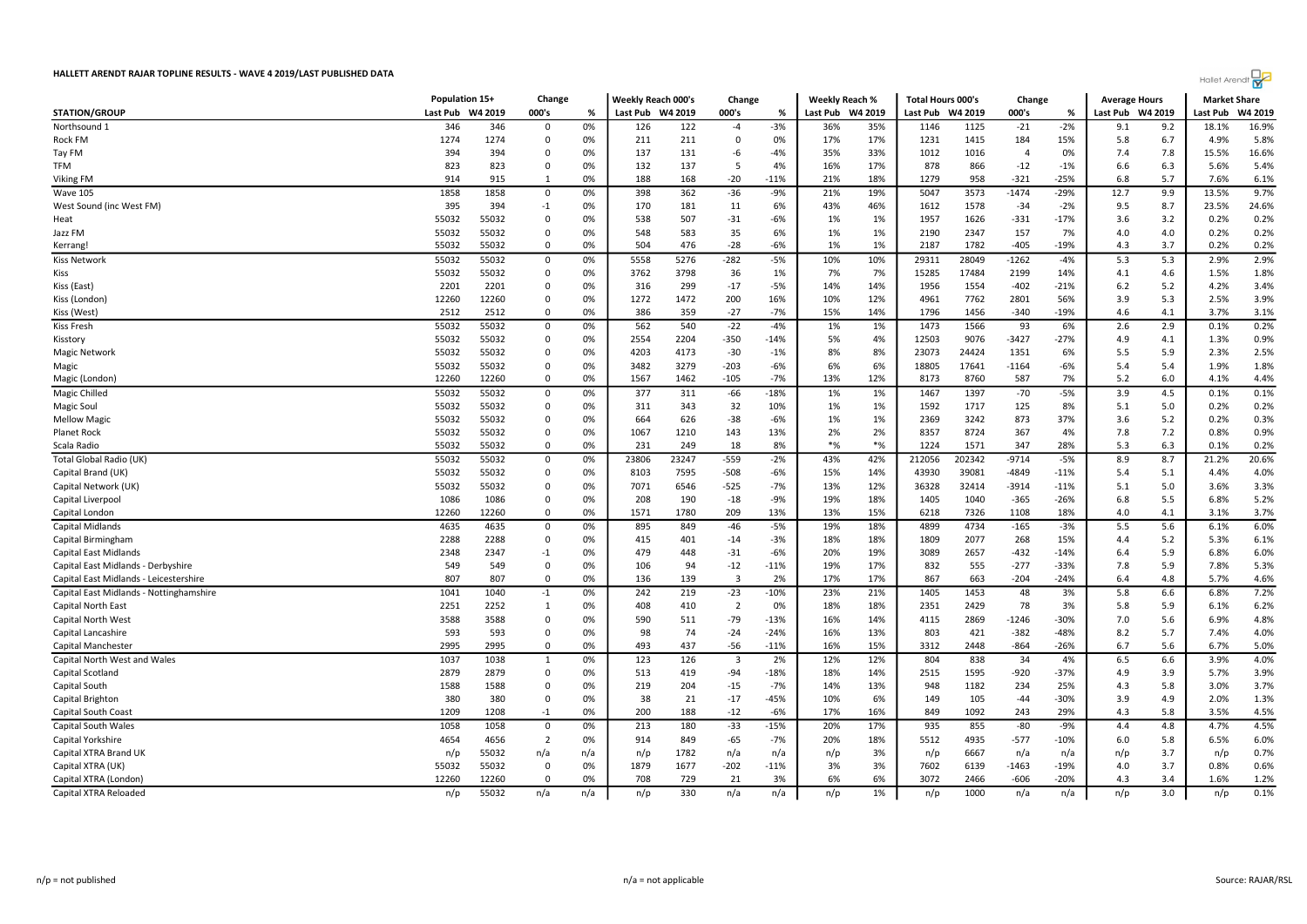

|                                             | Population 15+ |         | Change       |       | Weekly Reach 000's |         | Change         |        | <b>Weekly Reach %</b> |          | <b>Total Hours 000's</b> |         | Change  |        | <b>Average Hours</b> |      | <b>Market Share</b> |         |
|---------------------------------------------|----------------|---------|--------------|-------|--------------------|---------|----------------|--------|-----------------------|----------|--------------------------|---------|---------|--------|----------------------|------|---------------------|---------|
| <b>STATION/GROUP</b>                        | Last Pub       | W4 2019 | 000's        | %     | Last Pub           | W4 2019 | 000's          | %      | Last Pub              | W4 2019  | Last Pub                 | W4 2019 | 000's   | %      | Last Pub W4 2019     |      | Last Pub            | W4 2019 |
| Classic FM                                  | 55032          | 55032   | 0            | 0%    | 5137               | 5461    | 324            | 6%     | 9%                    | 10%      | 39481                    | 40026   | 545     | 1%     | 7.7                  | 7.3  | 4.0%                | 4.1%    |
| Gold Network (UK)                           | 55032          | 55032   | 0            | 0%    | 1288               | 1282    | -6             | 0%     | 2%                    | 2%       | 9687                     | 9231    | -456    | -5%    | 7.5                  | 7.2  | 1.0%                | 0.9%    |
| Gold Cambridgeshire                         | n/p            | 899     | n/a          | n/a   | n/p                | 37      | n/a            | n/a    | n/p                   | 4%       | n/p                      | 229     | n/a     | n/a    | n/p                  | 6.2  | n/p                 | 1.2%    |
| <b>Gold East Midlands</b>                   | 2335           | 2924    | 589          | 25%   | 98                 | 103     | -5             | 5%     | 4%                    | 4%       | 1368                     | 1374    | 6       | 0%     | 14.0                 | 13.4 | 3.0%                | 2.4%    |
| Gold London                                 | 12260          | 12260   | $\mathsf 0$  | 0%    | 273                | 331     | 58             | 21%    | 2%                    | 3%       | 1513                     | 1775    | 262     | 17%    | 5.5                  | 5.4  | 0.8%                | 0.9%    |
| Gold Manchester                             | 2995           | 2995    | 0            | 0%    | 102                | 89      | $-13$          | $-13%$ | 3%                    | 3%       | 1036                     | 769     | $-267$  | $-26%$ | 10.2                 | 8.6  | 2.1%                | 1.6%    |
| Heart Brand (UK)                            | 55032          | 55032   | 0            | 0%    | 9810               | 9523    | $-287$         | -3%    | 18%                   | 17%      | 63891                    | 60641   | $-3250$ | $-5%$  | 6.5                  | 6.4  | 6.4%                | 6.2%    |
| Heart 70's                                  | n/p            | 55032   | n/a          | n/a   | n/p                | 248     | n/a            | n/a    | n/p                   | $*_{\%}$ | n/p                      | 773     | n/a     | n/a    | n/p                  | 3.1  | n/p                 | 0.1%    |
| Heart 80's                                  | 55032          | 55032   | $\mathbf 0$  | 0%    | 1672               | 1097    | $-575$         | $-34%$ | 3%                    | 2%       | 6676                     | 4537    | $-2139$ | $-32%$ | 4.0                  | 4.1  | 0.7%                | 0.5%    |
| Heart 90's                                  | n/p            | 55032   | n/a          | n/a   | n/p                | 627     | n/a            | n/a    | n/p                   | 1%       | n/p                      | 2578    | n/a     | n/a    | n/p                  | 4.1  | n/p                 | 0.3%    |
| <b>Heart Dance</b>                          | n/p            | 55032   | n/a          | n/a   | n/p                | 380     | n/a            | n/a    | n/p                   | 1%       | n/p                      | 1808    | n/a     | n/a    | n/p                  | 4.8  | n/p                 | 0.2%    |
| <b>Heart Extra</b>                          | 55032          | 55032   | 0            | 0%    | 466                | 483     | 17             | 4%     | 1%                    | 1%       | 1283                     | 1993    | 710     | 55%    | 2.8                  | 4.1  | 0.1%                | 0.2%    |
| Heart Network (UK)                          | 55032          | 55032   | $\mathbf 0$  | 0%    | 8564               | 8079    | $-485$         | $-6%$  | 16%                   | 15%      | 55208                    | 50625   | $-4583$ | $-8%$  | 6.4                  | 6.3  | 5.5%                | 5.2%    |
| <b>Heart East</b>                           | 5588           | 5589    | 1            | 0%    | 1284               | 1225    | $-59$          | -5%    | 23%                   | 22%      | 8789                     | 8910    | 121     | 1%     | 6.8                  | 7.3  | 7.9%                | 8.0%    |
| <b>Heart Cambridgeshire</b>                 | 899            | 899     | 0            | 0%    | 213                | 179     | $-34$          | $-16%$ | 24%                   | 20%      | 1377                     | 1300    | $-77$   | $-6%$  | 6.5                  | 7.3  | 8.0%                | 6.9%    |
| <b>Heart East Anglia</b>                    | 1266           | 1264    | $-2$         | 0%    | 267                | 243     | $-24$          | $-9%$  | 21%                   | 19%      | 1942                     | 1554    | $-388$  | $-20%$ | 7.3                  | 6.4  | 7.0%                | 5.9%    |
| Heart East Anglia - Norfolk                 | 688            | 686     | $-2$         | 0%    | 146                | 132     | $-14$          | $-10%$ | 21%                   | 19%      | 1276                     | 870     | $-406$  | $-32%$ | 8.8                  | 6.6  | 8.6%                | 6.4%    |
| Heart East Anglia - Suffolk                 | 578            | 578     | 0            | 0%    | 122                | 112     | $-10$          | $-8%$  | 21%                   | 19%      | 666                      | 684     | 18      | 3%     | 5.5                  | 6.1  | 5.2%                | 5.5%    |
| <b>Heart Essex</b>                          | 1413           | 1413    | $\Omega$     | 0%    | 329                | 328     | $-1$           | 0%     | 23%                   | 23%      | 2328                     | 2368    | 40      | 2%     | 7.1                  | 7.2  | 7.9%                | 7.9%    |
| Heart Essex - Chelmsford & Southend         | 1111           | 1111    | $\mathbf 0$  | 0%    | 270                | 275     | -5             | 2%     | 24%                   | 25%      | 1970                     | 2025    | 55      | 3%     | 7.3                  | 7.4  | 8.7%                | 8.7%    |
| Heart Essex - Colchester                    | 198            | 198     | $\mathbf 0$  | 0%    | 39                 | 40      | 1              | 3%     | 20%                   | 20%      | 313                      | 296     | $-17$   | $-5%$  | 8.0                  | 7.4  | 6.9%                | 6.7%    |
| Heart Essex - Harlow                        | 103            | 103     | $\Omega$     | 0%    | 22                 | 20      | $-2$           | $-9%$  | 21%                   | 19%      | 159                      | 142     | $-17$   | $-11%$ | 7.2                  | 7.1  | 7.2%                | 6.3%    |
| <b>Heart Four Counties</b>                  | 2152           | 2151    | $-1$         | 0%    | 478                | 475     | $-3$           | $-1%$  | 22%                   | 22%      | 3141                     | 3688    | 547     | 17%    | 6.6                  | 7.8  | 7.8%                | 9.2%    |
| Heart Four Counties - Bedfordshire          | 334            | 333     | $-1$         | 0%    | 78                 | 79      | $\overline{1}$ | 1%     | 23%                   | 24%      | 584                      | 651     | 67      | 11%    | 7.5                  | 8.3  | 9.0%                | 10.1%   |
| Heart Four Counties - Beds/Bucks/Herts      | 764            | 763     | $-1$         | 0%    | 151                | 123     | -28            | -19%   | 20%                   | 16%      | 944                      | 783     | -161    | $-17%$ | 6.3                  | 6.4  | 7.2%                | 6.2%    |
| Heart Four Counties - 96.6 FM Hertfordshire | 368            | 369     | 1            | 0%    | 30                 | 25      | $-5$           | $-17%$ | 8%                    | 7%       | 119                      | 130     | 11      | 9%     | 3.9                  | 5.2  | 1.9%                | 2.1%    |
| Heart Four Counties - Milton Keynes         | 260            | 260     | $\Omega$     | 0%    | 64                 | 64      | $\Omega$       | 0%     | 24%                   | 25%      | 438                      | 420     | $-18$   | $-4%$  | 6.9                  | 6.6  | 8.0%                | 7.7%    |
| Heart Four Counties - Northamptonshire      | 588            | 588     | $\mathbf 0$  | 0%    | 167                | 169     | $\overline{2}$ | 1%     | 28%                   | 29%      | 1107                     | 1524    | 417     | 38%    | 6.6                  | 9.0  | 9.2%                | 12.3%   |
| Heart London                                | 12260          | 12260   | $\Omega$     | 0%    | 1423               | 1384    | -39            | -3%    | 12%                   | 11%      | 7962                     | 7158    | -804    | $-10%$ | 5.6                  | 5.2  | 4.0%                | 3.6%    |
| <b>Heart North East</b>                     | 2310           | 2310    | 0            | 0%    | 329                | 311     | $-18$          | $-5%$  | 14%                   | 13%      | 1763                     | 1866    | 103     | 6%     | 5.4                  | 6.0  | 4.4%                | 4.6%    |
| <b>Heart North Wales</b>                    | 729            | 729     | $\Omega$     | 0%    | 127                | 124     | $-3$           | $-2%$  | 17%                   | 17%      | 815                      | 824     | - 9     | 1%     | 6.4                  | 6.6  | 5.8%                | 5.8%    |
| <b>Heart North West Group</b>               | 6000           | 6000    | $\Omega$     | 0%    | 714                | 668     | -46            | $-6%$  | 12%                   | 11%      | 5089                     | 4251    | $-838$  | $-16%$ | 7.1                  | 6.4  | 4.8%                | 4.0%    |
| Heart North Lancs & Cumbria                 | 280            | 280     | 0            | 0%    | 65                 | 68      | -3             | 5%     | 23%                   | 24%      | 468                      | 432     | $-36$   | $-8%$  | 7.2                  | 6.4  | 10.4%               | 9.5%    |
| <b>Heart North West</b>                     | 5721           | 5720    | $-1$         | 0%    | 655                | 596     | -59            | $-9%$  | 11%                   | 10%      | 4841                     | 3751    | -1090   | $-23%$ | 7.4                  | 6.3  | 4.7%                | 3.7%    |
| <b>Heart Scotland</b>                       | 2879           | 2846    | $-33$        | $-1%$ | 423                | 373     | $-50$          | $-12%$ | 15%                   | 13%      | 2121                     | 2074    | $-47$   | $-2%$  | 5.0                  | 5.6  | 4.8%                | 5.1%    |
| <b>Heart Scotland East</b>                  | n/p            | 1200    | n/a          | n/a   | n/p                | 150     | n/a            | n/a    | n/p                   | 12%      | n/p                      | 728     | n/a     | n/a    | n/p                  | 4.9  | n/p                 | 5.0%    |
| <b>Heart Scotland West</b>                  | n/p            | 1646    | n/a          | n/a   | n/p                | 224     | n/a            | n/a    | n/p                   | 14%      | n/p                      | 1346    | n/a     | n/a    | n/p                  | 6.0  | n/p                 | 5.2%    |
| <b>Heart South</b>                          | 6112           | 6112    | $\mathbf 0$  | 0%    | 1309               | 1307    | $-2$           | 0%     | 21%                   | 21%      | 7335                     | 8169    | 834     | 11%    | 5.6                  | 6.3  | 6.1%                | 6.8%    |
| <b>Heart Kent</b>                           | 1294           | 1294    | $\Omega$     | 0%    | 322                | 314     | -8             | $-2%$  | 25%                   | 24%      | 1806                     | 1675    | $-131$  | $-7%$  | 5.6                  | 5.3  | 6.6%                | 6.4%    |
| <b>Heart Solent</b>                         | 1887           | 1887    | 0            | 0%    | 362                | 349     | $-13$          | $-4%$  | 19%                   | 18%      | 1862                     | 1987    | 125     | 7%     | 5.1                  | 5.7  | 4.9%                | 5.3%    |
| Heart Solent - Dorset                       | 629            | 629     | 0            | 0%    | 135                | 132     | $-3$           | $-2%$  | 21%                   | 21%      | 685                      | 932     | 247     | 36%    | 5.1                  | 7.0  | 5.4%                | 7.6%    |
| Heart Solent - Hampshire                    | 1259           | 1258    | $-1$         | 0%    | 227                | 217     | $-10$          | $-4%$  | 18%                   | 17%      | 1177                     | 1054    | $-123$  | $-10%$ | 5.2                  | 4.9  | 4.6%                | 4.2%    |
| <b>Heart Sussex</b>                         | 1428           | 1429    | 1            | 0%    | 301                | 309     | 8              | 3%     | 21%                   | 22%      | 1829                     | 2375    | 546     | 30%    | 6.1                  | 7.7  | 6.6%                | 8.1%    |
| Heart Sussex - North                        | 288            | 288     | $\Omega$     | 0%    | 47                 | 50      | $\mathbf{a}$   | 6%     | 16%                   | 17%      | 446                      | 350     | $-96$   | $-22%$ | 9.4                  | 7.0  | 8.2%                | 6.8%    |
| Heart Sussex - South                        | 1141           | 1141    | 0            | 0%    | 255                | 249     | -6             | $-2%$  | 22%                   | 22%      | 1550                     | 1876    | 326     | 21%    | 6.1                  | 7.5  | 6.6%                | 7.8%    |
| <b>Heart Thames Valley</b>                  | 1503           | 1503    | 0            | 0%    | 324                | 335     | 11             | 3%     | 22%                   | 22%      | 1839                     | 2133    | 294     | 16%    | 5.7                  | 6.4  | 6.7%                | 7.9%    |
| Heart Thames Valley - Berks & N. Hants      | 793            | 792     | $-1$         | 0%    | 204                | 192     | $-12$          | $-6%$  | 26%                   | 24%      | 1162                     | 1073    | $-89$   | $-8%$  | 5.7                  | 5.6  | 8.1%                | 7.8%    |
| Heart Thames Valley - Oxfordshire           | 710            | 711     | 1            | 0%    | 121                | 143     | 22             | 18%    | 17%                   | 20%      | 678                      | 1060    | 382     | 56%    | 5.6                  | 7.4  | 5.1%                | 8.0%    |
| <b>Heart South Wales</b>                    | 1923           | 1923    | $\Omega$     | 0%    | 453                | 405     | $-48$          | $-11%$ | 24%                   | 21%      | 4304                     | 3749    | $-555$  | $-13%$ | 9.5                  | 9.3  | 11.4%               | 10.8%   |
| <b>Heart West</b>                           | 3824           | 3825    | $\mathbf{1}$ | 0%    | 915                | 877     | $-38$          | $-4%$  | 24%                   | 23%      | 6876                     | 5498    | $-1378$ | $-20%$ | 7.5                  | 6.3  | 8.4%                | 7.1%    |
| Heart South West                            | 1483           | 1483    | $\Omega$     | 0%    | 334                | 334     | $\Omega$       | 0%     | 23%                   | 22%      | 2290                     | 2272    | $-18$   | $-1%$  | 6.9                  | 6.8  | 7.0%                | 7.1%    |
| Heart South West - Cornwall                 | 446            | 446     | $\Omega$     | 0%    | 106                | 98      | -8             | $-8%$  | 24%                   | 22%      | 656                      | 588     | $-68$   | $-10%$ | $6.2$                | 6.0  | 6.5%                | 6.0%    |
| Heart South West - Exeter                   | 327            | 326     | $-1$         | 0%    | 68                 | 70      | $\overline{2}$ | 3%     | 21%                   | 21%      | 428                      | 391     | $-37$   | $-9%$  | 6.3                  | 5.6  | 6.9%                | 6.4%    |
| Heart South West - North Devon              | 157            | 156     | $-1$         | $-1%$ | 39                 | 36      | $-3$           | $-8%$  | 25%                   | 23%      | 261                      | 208     | $-53$   | $-20%$ | 6.7                  | 5.8  | 8.3%                | 7.1%    |
| Heart South West - Plymouth                 | 304            | 304     | $\Omega$     | 0%    | 75                 | 75      | $\Omega$       | 0%     | 25%                   | 25%      | 663                      | 557     | $-106$  | $-16%$ | 8.8                  | 7.4  | 9.5%                | 7.8%    |
| Heart South West - South Hams               | 39             | 39      | $\Omega$     | 0%    | 10                 | 10      | $\Omega$       | 0%     | 25%                   | 25%      | 70                       | 63      | $-7$    | $-10%$ | 7.0                  | 6.3  | 7.5%                | 6.6%    |
|                                             |                |         |              |       |                    |         |                |        |                       |          |                          |         |         |        |                      |      |                     |         |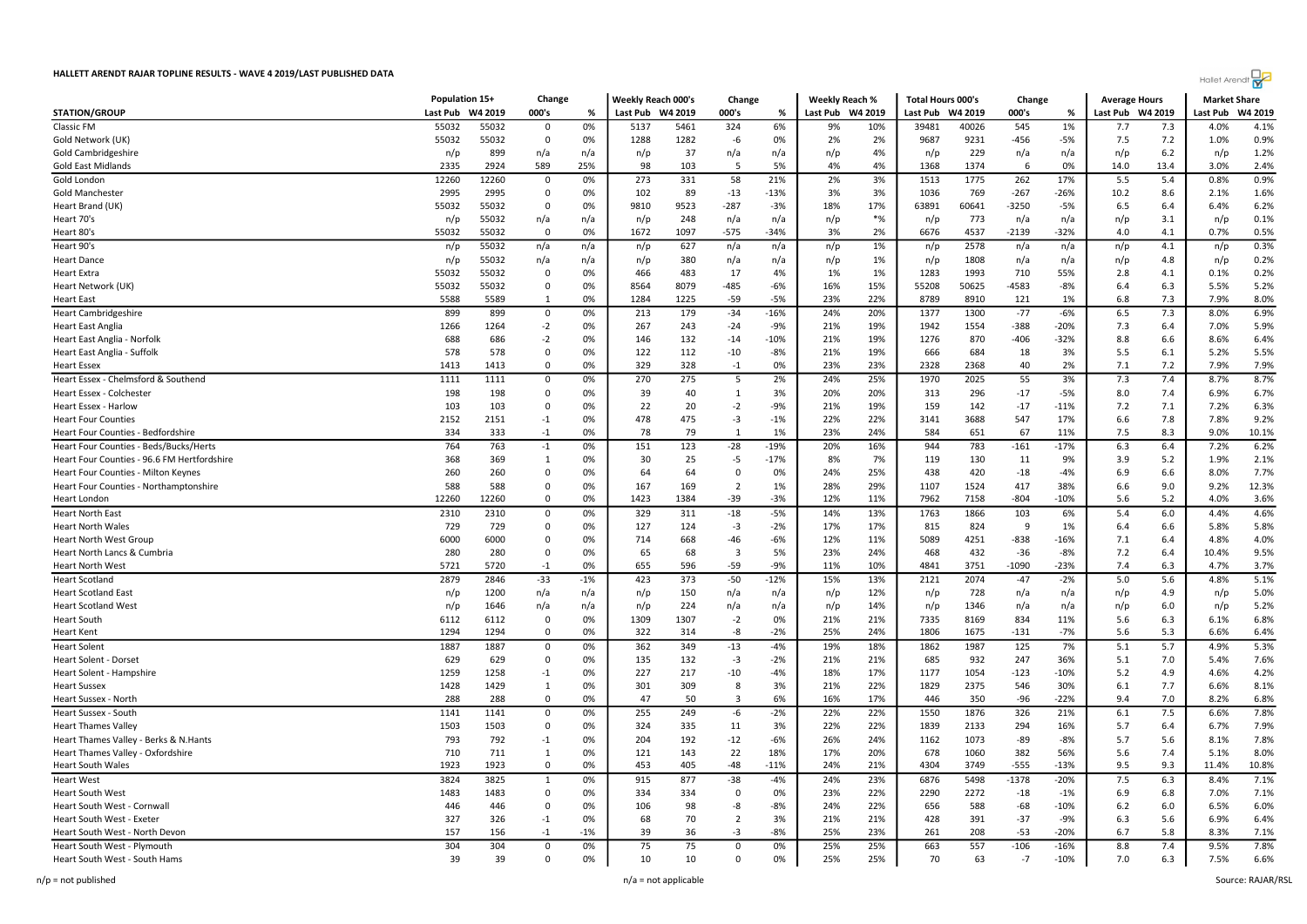

| 000's<br><b>STATION/GROUP</b><br>Last Pub<br>W4 2019<br>000's<br>Last Pub W4 2019<br>%<br>Last Pub<br>W4 2019<br>Last Pub<br>W4 2019<br>000's<br>%<br>Last Pub W4 2019<br>%<br>0%<br>2%<br>$-5%$<br>210<br>211<br>52<br>24%<br>25%<br>444<br>422<br>$-22$<br>Heart South West - Torbay<br>51<br>8.7<br>8.0<br>$\mathbf{1}$<br>1<br>$-7%$<br>23%<br>2341<br>2341<br>0%<br>581<br>543<br>$-38$<br>25%<br>4586<br>3226<br>$-1360$<br>$-30%$<br>7.9<br>5.9<br><b>Heart West Country</b><br>$\Omega$<br>9.0<br>ş | Last Pub<br>W4 2019<br>7.8%<br>8.2%<br>7.0%<br>9.4% |
|-------------------------------------------------------------------------------------------------------------------------------------------------------------------------------------------------------------------------------------------------------------------------------------------------------------------------------------------------------------------------------------------------------------------------------------------------------------------------------------------------------------|-----------------------------------------------------|
|                                                                                                                                                                                                                                                                                                                                                                                                                                                                                                             |                                                     |
|                                                                                                                                                                                                                                                                                                                                                                                                                                                                                                             |                                                     |
|                                                                                                                                                                                                                                                                                                                                                                                                                                                                                                             |                                                     |
| 963<br>962<br>0%<br>218<br>226<br>4%<br>23%<br>24%<br>1971<br>1466<br>$-505$<br>-26%<br>6.5<br>Heart West Country - Bristol/Weston & Bath<br>$-1$                                                                                                                                                                                                                                                                                                                                                           | 8.4%<br>10.2%                                       |
| 126<br>5.9<br>436<br>436<br>0%<br>115<br>$-11$<br>29%<br>26%<br>747<br>682<br>$-65$<br>$-9%$<br>5.9<br>Heart West Country - Gloucestershire<br>0<br>-9%                                                                                                                                                                                                                                                                                                                                                     | 7.3%<br>8.4%                                        |
| 425<br>108<br>$-2$<br>26%<br>731<br>425<br>0<br>0%<br>$-2%$<br>26%<br>817<br>-86<br>$-11%$<br>7.4<br>6.7<br><b>Heart West Country - Somerset</b><br>110                                                                                                                                                                                                                                                                                                                                                     | 8.1%<br>8.7%                                        |
| 518<br>517<br>0%<br>139<br>130<br>-9<br>$-6%$<br>27%<br>25%<br>954<br>874<br>$-80$<br>$-8%$<br>6.9<br>Heart West Country - Wiltshire<br>$-1$<br>6.7                                                                                                                                                                                                                                                                                                                                                         | 8.3%<br>8.7%                                        |
| 3862<br>576<br>$-6%$<br>15%<br>3733<br>3861<br>0%<br>615<br>$-39$<br>16%<br>3135<br>$-598$<br>-16%<br>6.1<br>5.4<br><b>Heart West Midlands</b><br>$-1$                                                                                                                                                                                                                                                                                                                                                      | 5.0%<br>5.9%                                        |
| 0%<br>$-35$<br>$-8%$<br>14%<br>13%<br>3592<br>2627<br>$-965$<br>$-27%$<br>7.9<br>6.2<br><b>Heart Yorkshire</b><br>3199<br>3199<br>0<br>456<br>421                                                                                                                                                                                                                                                                                                                                                           | 4.8%<br>6.2%                                        |
| LBC Network (UK)<br>55032<br>55032<br>0%<br>2574<br>2719<br>145<br>6%<br>5%<br>5%<br>24955<br>25070<br>115<br>0%<br>9.7<br>9.2<br>0                                                                                                                                                                                                                                                                                                                                                                         | 2.6%<br>2.5%                                        |
| 0%<br>1341<br>1377<br>36<br>3%<br>11%<br>11%<br>13292<br>12431<br>$-861$<br>$-6%$<br>9.9<br>9.0<br><b>LBC</b> London<br>12260<br>12260<br>$\Omega$                                                                                                                                                                                                                                                                                                                                                          | 6.2%<br>6.7%                                        |
| 0%<br>$-2%$<br>5%<br>5%<br>3271<br>2552<br>$-22%$<br>5.3<br>12260<br>12260<br>$\mathbf 0$<br>612<br>598<br>$-14$<br>$-719$<br>4.3<br>LBC News (London)                                                                                                                                                                                                                                                                                                                                                      | 1.3%<br>1.7%                                        |
| 55032<br>5611<br>41788<br>38533<br>$-3255$<br>$-8%$<br>7.3<br>Smooth Brand (UK)<br>55032<br>0<br>0%<br>5753<br>$-142$<br>$-2%$<br>10%<br>10%<br>6.9                                                                                                                                                                                                                                                                                                                                                         | 3.9%<br>4.2%                                        |
| 301<br>1%<br>Smooth Radio Chill<br>55032<br>n/a<br>n/a<br>n/p<br>n/a<br>n/a<br>n/p<br>n/p<br>911<br>n/a<br>n/a<br>n/p<br>3.0<br>n/p                                                                                                                                                                                                                                                                                                                                                                         | 0.1%<br>n/p                                         |
| $*%$<br>55032<br>n/a<br>204<br>1046<br>5.1<br>Smooth Radio Country<br>n/a<br>n/a<br>n/a<br>n/p<br>n/a<br>n/a<br>n/p<br>n/p<br>n/p<br>n/p                                                                                                                                                                                                                                                                                                                                                                    | 0.1%<br>n/p                                         |
| 55032<br>55032<br>$\mathbf 0$<br>0%<br>936<br>697<br>$-239$<br>-26%<br>2%<br>1%<br>4271<br>3058<br>$-1213$<br>$-28%$<br>4.4<br>Smooth Extra<br>4.6                                                                                                                                                                                                                                                                                                                                                          | 0.3%<br>0.4%                                        |
| 9%<br>7.2<br>55032<br>55032<br>$\Omega$<br>0%<br>5133<br>4881<br>$-252$<br>-5%<br>9%<br>37009<br>33789<br>$-3220$<br>-9%<br>6.9<br>Smooth Radio Network (UK)                                                                                                                                                                                                                                                                                                                                                | 3.4%<br>3.7%                                        |
| 0%<br>32<br>$-12$<br>$-27%$<br>4%<br>3%<br>366<br>223<br>$-39%$<br>8.4<br>7.0<br>Smooth Radio Devon<br>1060<br>1060<br>$\Omega$<br>44<br>$-143$                                                                                                                                                                                                                                                                                                                                                             | 1.0%<br>1.6%                                        |
| $-2$<br>64<br>60<br>$-6%$<br>5%<br>5%<br>529<br>460<br>$-69$<br>$-13%$<br>8.2<br>7.6<br>Smooth Radio East Anglia<br>1266<br>1264<br>0%<br>$-4$                                                                                                                                                                                                                                                                                                                                                              | 1.8%<br>1.9%                                        |
| $-5%$<br>7.3<br>0%<br>439<br>425<br>$-3%$<br>14%<br>13%<br>3105<br>$-155$<br>7.4<br>Smooth Radio East Midlands (incl. Connect FM)<br>3159<br>3160<br>1<br>$-14$<br>3260                                                                                                                                                                                                                                                                                                                                     | 5.0%<br>5.2%                                        |
| 566<br>17<br>25%<br>4819<br>30<br>2310<br>0<br>0%<br>549<br>3%<br>24%<br>4849<br>1%<br>8.8<br>8.6<br>Smooth Radio Essex<br>2310                                                                                                                                                                                                                                                                                                                                                                             | 12.0%<br>12.1%                                      |
| 1294<br>57<br>58<br>2%<br>4%<br>4%<br>67<br>19%<br>7.2<br>Smooth Radio Kent<br>1294<br>0<br>0%<br>1<br>346<br>413<br>6.1                                                                                                                                                                                                                                                                                                                                                                                    | 1.6%<br>1.3%                                        |
| 51<br>2%<br>9<br>$\Omega$<br>0%<br>17%<br>17%<br>49<br>46<br>$-3$<br>5.5<br>5.3<br>Smooth Radio Lake District<br>52<br>$\mathbf{1}$<br>$\epsilon$<br>-6%                                                                                                                                                                                                                                                                                                                                                    | 4.3%<br>4.8%                                        |
| 151<br>$-295$<br>12260<br>12260<br>$\mathbf 0$<br>0%<br>713<br>864<br>21%<br>6%<br>7%<br>4874<br>4579<br>$-6%$<br>6.8<br>5.3<br>Smooth Radio London                                                                                                                                                                                                                                                                                                                                                         | 2.3%<br>2.5%                                        |
| 2310<br>2310<br>549<br>566<br>17<br>3%<br>24%<br>25%<br>4819<br>4849<br>30<br>8.8<br>8.6<br>Smooth Radio North East<br>0<br>0%<br>1%                                                                                                                                                                                                                                                                                                                                                                        | 12.0%<br>12.1%                                      |
| 5721<br>$-12$<br>8003<br>Smooth Radio North West<br>5720<br>$-1$<br>0%<br>1046<br>1034<br>$-1%$<br>18%<br>18%<br>8141<br>$-138$<br>$-2%$<br>7.8<br>7.7                                                                                                                                                                                                                                                                                                                                                      | 7.9%<br>8.0%                                        |
| 12<br>5%<br>6%<br>1037<br>1038<br>0%<br>49<br>61<br>24%<br>295<br>393<br>98<br>33%<br>Smooth Radio North West and Wales<br>6.1<br>6.4<br>-1                                                                                                                                                                                                                                                                                                                                                                 | 1.9%<br>1.4%                                        |
| $-70$<br>23%<br>1856<br>1856<br>0<br>0%<br>422<br>352<br>$-17%$<br>19%<br>3012<br>2111<br>$-901$<br>$-30%$<br>7.1<br>6.0<br>Smooth Radio Scotland                                                                                                                                                                                                                                                                                                                                                           | 7.1%<br>9.6%                                        |
| 77<br>$-8%$<br>7.9<br>9.1<br>1887<br>$\Omega$<br>0%<br>71<br>-6<br>4%<br>4%<br>30<br>5%<br>Smooth Radio Solent<br>1887<br>610<br>640                                                                                                                                                                                                                                                                                                                                                                        | 1.7%<br>1.6%                                        |
| $-20$<br>$-235$<br>8.7<br>1058<br>1058<br>97<br>77<br>9%<br>7%<br>908<br>673<br>$-26%$<br>9.4<br>Smooth Radio South Wales<br>0<br>0%<br>$-21%$                                                                                                                                                                                                                                                                                                                                                              | 3.6%<br>4.6%                                        |
| Smooth Radio Sussex<br>1466<br>1465<br>0%<br>64<br>55<br>-9<br>$-14%$<br>4%<br>4%<br>356<br>231<br>$-125$<br>$-35%$<br>5.6<br>4.2<br>$-1$                                                                                                                                                                                                                                                                                                                                                                   | 0.8%<br>1.2%                                        |
| 1503<br>1503<br>$\mathbf 0$<br>0%<br>39<br>32<br>$-7$<br>$-18%$<br>3%<br>2%<br>256<br>149<br>$-107$<br>$-42%$<br>6.6<br>4.7<br>Smooth Radio Thames Valley                                                                                                                                                                                                                                                                                                                                                   | 0.6%<br>0.9%                                        |
| -589<br>76<br>39<br>$-37$<br>-49%<br>4%<br>3%<br>542<br>242<br>Smooth Radio Three Counties<br>2152<br>1563<br>$-27%$<br>$-300$<br>-55%<br>7.1<br>6.1                                                                                                                                                                                                                                                                                                                                                        | 0.9%<br>1.4%                                        |
| 139<br>$-15$<br>6%<br>5%<br>804<br>9.0<br>6.5<br>Smooth Radio West Country<br>2341<br>2341<br>$\Omega$<br>0%<br>124<br>$-11%$<br>1253<br>$-449$<br>$-36%$                                                                                                                                                                                                                                                                                                                                                   | 1.8%<br>2.6%                                        |
| 464<br>$-47$<br>6.6<br>Smooth Radio West Midlands<br>3862<br>3861<br>$-1$<br>0%<br>511<br>$-9%$<br>13%<br>12%<br>3716<br>3045<br>$-671$<br>$-18%$<br>7.3                                                                                                                                                                                                                                                                                                                                                    | 4.9%<br>5.9%                                        |
| $-77$<br>3%<br>3%<br>55032<br>55032<br>$\mathbf 0$<br>0%<br>1737<br>1660<br>$-4%$<br>13915<br>13340<br>$-575$<br>$-4%$<br>8.0<br>8.0<br>Radio X Network (UK)                                                                                                                                                                                                                                                                                                                                                | 1.4%<br>1.4%                                        |
| 12260<br>12260<br>0%<br>446<br>361<br>$-85$<br>-19%<br>4%<br>3%<br>2615<br>3089<br>474<br>18%<br>5.9<br>8.6<br>Radio X London<br>0                                                                                                                                                                                                                                                                                                                                                                          | 1.5%<br>1.3%                                        |
| 0%<br>22<br>5%<br>6%<br>1464<br>$-55$<br>Radio X Manchester<br>2995<br>2995<br>0<br>161<br>183<br>14%<br>1409<br>$-4%$<br>9.1<br>7.7                                                                                                                                                                                                                                                                                                                                                                        | 2.9%<br>3.0%                                        |
| 55032<br>55032<br>0%<br>383<br>318<br>$-65$<br>$-17%$<br>1%<br>1%<br>1528<br>1332<br>$-196$<br>$-13%$<br>4.0<br>4.2<br>Sunrise Radio Nationa<br>0                                                                                                                                                                                                                                                                                                                                                           | 0.2%<br>0.1%                                        |
| Sunrise Radio Londor<br>12260<br>12260<br>0%<br>228<br>146<br>$-82$<br>-36%<br>2%<br>1%<br>883<br>609<br>$-274$<br>$-31%$<br>3.9<br>4.2<br>0                                                                                                                                                                                                                                                                                                                                                                | 0.3%<br>0.4%                                        |
| <b>Total Wireless Group</b><br>55032<br>55032<br>0<br>0%<br>4860<br>5320<br>460<br>9%<br>9%<br>10%<br>32219<br>36456<br>4237<br>13%<br>6.6<br>6.9                                                                                                                                                                                                                                                                                                                                                           | 3.3%<br>3.7%                                        |
| 0%<br>23<br>48%<br>1%<br>50<br>68%<br>2.2<br>4592<br>4593<br>34<br>11<br>1%<br>84<br>34<br>2.4<br>Scottish Sun 80s<br>1                                                                                                                                                                                                                                                                                                                                                                                     | 0.1%<br>0.1%                                        |
| $*$ %<br>$*$ %<br>4592<br>4593<br>0%<br>10<br>$-4$<br>$-40%$<br>48<br>6<br>$-42$<br>$-88%$<br>4.6<br>0.9<br>Scottish Sun Greatest Hits<br>6<br>1                                                                                                                                                                                                                                                                                                                                                            | $*$ %<br>0.1%                                       |
| $-6%$<br>$*_{\%}$<br>$*$ %<br>4592<br>0%<br>15<br>32<br>$-19%$<br>2.0<br>1.8<br>Scottish Sun Hits<br>4593<br>1<br>16<br>$-1$<br>26<br>-6                                                                                                                                                                                                                                                                                                                                                                    | $*$ %<br>$*$ %                                      |
| 2237<br>258<br>55032<br>55032<br>0%<br>409<br>433<br>24<br>6%<br>1%<br>1%<br>2495<br>12%<br>5.5<br>5.8<br>talkRADIO<br>0                                                                                                                                                                                                                                                                                                                                                                                    | 0.3%<br>0.2%                                        |
| talkSPORT<br>55032<br>55032<br>0%<br>2948<br>2912<br>$-36$<br>$-1%$<br>5%<br>5%<br>18145<br>17933<br>$-212$<br>$-1%$<br>6.2<br>6.2<br>0                                                                                                                                                                                                                                                                                                                                                                     | 1.8%<br>1.8%                                        |
| 0%<br>$-2$<br>1%<br>2.4<br>2.5<br>talkSPORT2<br>55032<br>55032<br>$\Omega$<br>326<br>324<br>$-1%$<br>1%<br>793<br>803<br>10<br>1%                                                                                                                                                                                                                                                                                                                                                                           | 0.1%<br>0.1%                                        |
| 19<br>23%<br>1823<br>9.2<br>907<br>908<br>0%<br>191<br>210<br>10%<br>21%<br>1749<br>74<br>4%<br>8.7<br>U105 (Greater Belfast)<br>1                                                                                                                                                                                                                                                                                                                                                                          | 11.7%<br>11.3%                                      |
| 609<br>608<br>27<br>5%<br>5%<br>224<br>$-36$<br>7.1<br>6.9<br>U105 (Outside Belfast)<br>31<br>$-4$<br>$-13%$<br>188<br>-16%<br>$-1$<br>0%                                                                                                                                                                                                                                                                                                                                                                   | 1.9%<br>2.2%                                        |
| $*%$<br>734<br>3.5<br>Virgin Anthems<br>55032<br>55032<br>$\Omega$<br>0%<br>208<br>211<br>3<br>1%<br>$^{\ast}$ %<br>1035<br>301<br>41%<br>4.9                                                                                                                                                                                                                                                                                                                                                               | 0.1%<br>0.1%                                        |
| $*_{\%}$<br>$*$ %<br>Virgin Chilled<br>55032<br>0%<br>126<br>$-22$<br>$-15%$<br>429<br>448<br>19<br>4%<br>2.9<br>55032<br>$\Omega$<br>148<br>3.6                                                                                                                                                                                                                                                                                                                                                            | $*$ %<br>$*$ %                                      |
| 8%<br>5.7<br>55032<br>55032<br>$\Omega$<br>0%<br>1417<br>1530<br>113<br>3%<br>3%<br>8077<br>9866<br>1789<br>22%<br>6.4<br>Virgin Radio                                                                                                                                                                                                                                                                                                                                                                      | 1.0%<br>0.8%                                        |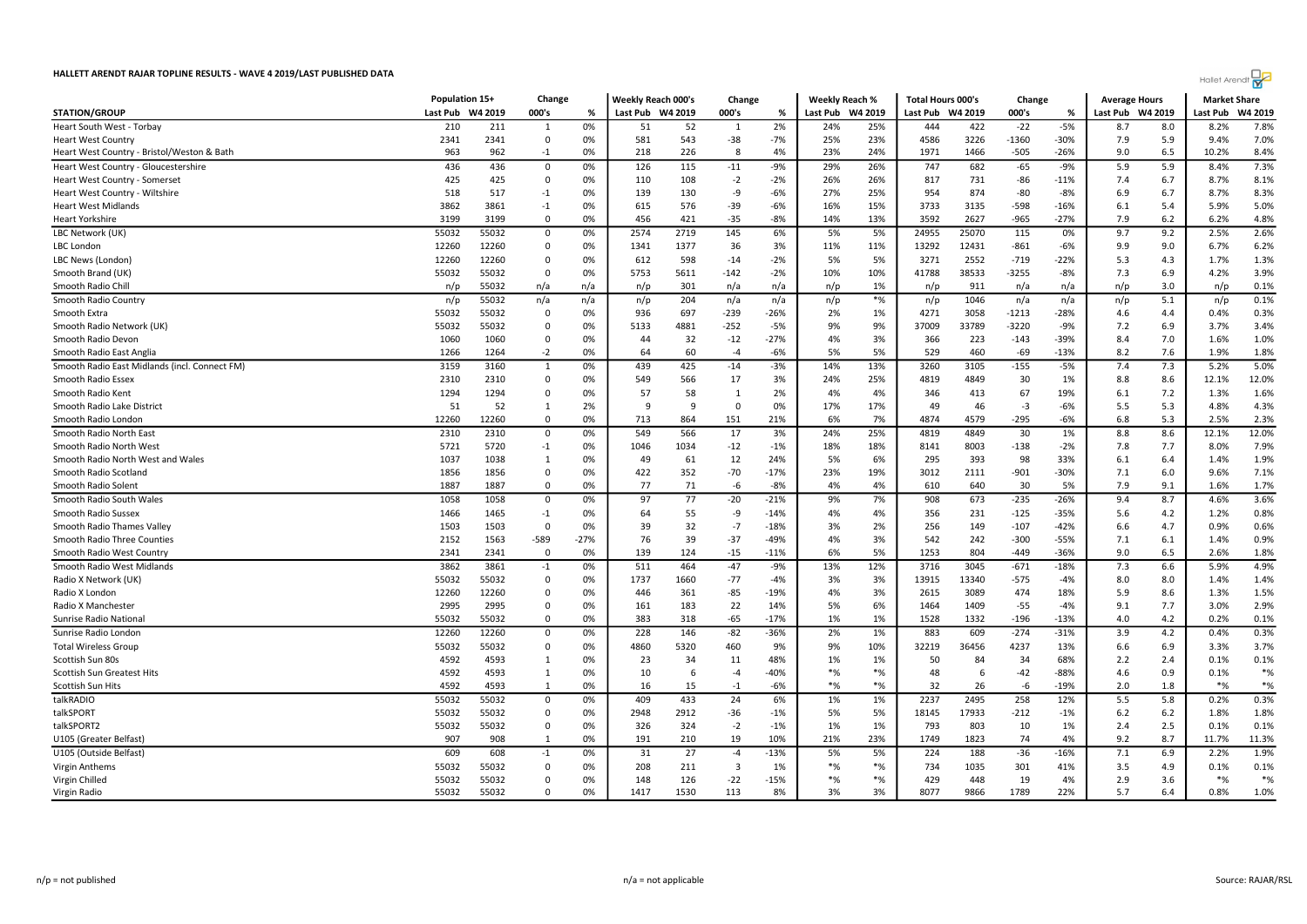|                                                                                  | Population 15+ |         | Change       |       | Weekly Reach 000's |              | Change         |        | Weekly Reach % |         | <b>Total Hours 000's</b> |       | Change   |        | <b>Average Hours</b> |      | <b>Market Share</b> |         |
|----------------------------------------------------------------------------------|----------------|---------|--------------|-------|--------------------|--------------|----------------|--------|----------------|---------|--------------------------|-------|----------|--------|----------------------|------|---------------------|---------|
| <b>STATION/GROUP</b>                                                             | Last Pub       | W4 2019 | 000's        | %     | Last Pub W4 2019   |              | 000's          | %      | Last Pub       | W4 2019 | Last Pub W4 2019         |       | 000's    | %      | Last Pub W4 2019     |      | Last Pub            | W4 2019 |
| <b>Total Capital Mid Counties</b>                                                | 1076           | 1076    | $\Omega$     | 0%    | 110                | 96           | $-14$          | $-13%$ | 10%            | 9%      | 558                      | 425   | $-133$   | $-24%$ | 5.1                  | 4.4  | 2.9%                | 2.3%    |
| Capital Mid Counties - Coventry (96.2FM Touchradio - Coventry)                   | 336            | 336     | $\mathbf 0$  | 0%    | 22                 | 19           | $-3$           | $-14%$ | 6%             | 6%      | 84                       | 59    | $-25$    | $-30%$ | 3.9                  | 3.1  | 1.7%                | 1.2%    |
| Capital Mid Counties - North Oxfordshire (107.6 Banbury Sound)                   | 86             | 86      | 0            | 0%    | 12                 | 11           | $-1$           | $-8%$  | 14%            | 13%     | 46                       | 46    | 0        | 0%     | 3.9                  | 4.3  | 2.5%                | 2.4%    |
| Capital Mid Counties - Rugby (Rugby FM)                                          | 82             | 82      | 0            | 0%    | 20                 | 18           | $-2$           | $-10%$ | 25%            | 22%     | 124                      | 115   | -9       | $-7%$  | 6.1                  | 6.4  | 8.1%                | 8.2%    |
| Capital Mid Counties - South East Staffs (Touch FM Staffs)                       | 261            | 261     | $\mathbf 0$  | 0%    | 24                 | 21           | $-3$           | $-13%$ | 9%             | 8%      | 105                      | 91    | $-14$    | $-13%$ | 4.4                  | 4.4  | 2.2%                | 2.0%    |
| Capital Mid Counties - Warwickshire (102FM Touchradio - Warks, Worcs, Cotswolds) | 311            | 310     | $^{\rm -1}$  | 0%    | 32                 | 28           | $-4$           | $-13%$ | 10%            | 9%      | 199                      | 114   | $-85$    | $-43%$ | 6.3                  | 4.1  | 3.1%                | 1.9%    |
| Total Celador Radio                                                              | 4852           | 4852    | $\mathbf 0$  | 0%    | 503                | 552          | 49             | 10%    | 10%            | 11%     | 3566                     | 3687  | 121      | 3%     | 7.1                  | 6.7  | 3.6%                | 3.9%    |
| The Beach                                                                        | 184            | 184     | $\mathbf 0$  | 0%    | 41                 | 45           | $\overline{4}$ | 10%    | 22%            | 24%     | 353                      | 374   | 21       | 6%     | 8.6                  | 8.4  | 8.2%                | 9.3%    |
| The Breeze (Berkshire & North Hampshire)                                         | 817            | 817     | 0            | 0%    | 82                 | 92           | 10             | 12%    | 10%            | 11%     | 562                      | 541   | $-21$    | $-4%$  | 6.9                  | 5.9  | 3.7%                | 3.6%    |
| The Breeze (Cheltenham and Gloucester)                                           | 299            | 298     | $-1$         | 0%    | 19                 | 17           | $-2$           | $-11%$ | 6%             | 6%      | 60                       | 60    | $\Omega$ | 0%     | 3.2                  | 3.5  | 1.0%                | 1.0%    |
| The Breeze South Devon                                                           | 261            | 261     | $\mathbf 0$  | 0%    | 29                 | 29           | $\mathbf 0$    | 0%     | 11%            | 11%     | 231                      | 250   | 19       | 8%     | 8.1                  | 8.7  | 3.5%                | 3.8%    |
| The Breeze (South West)                                                          | 477            | 476     | $-1$         | 0%    | 56                 | 53           | $-3$           | $-5%$  | 12%            | 11%     | 356                      | 335   | $-21$    | $-6%$  | 6.4                  | 6.3  | 3.5%                | 3.4%    |
| The Breeze (West Country)                                                        | 1085           | 1084    | $-1$         | 0%    | 85                 | 80           | $-5$           | $-6%$  | 8%             | 7%      | 539                      | 449   | $-90$    | $-17%$ | 6.4                  | 5.6  | 2.5%                | 2.2%    |
| Dream 100                                                                        | 282            | 282     | 0            | 0%    | 33                 | 37           | $\overline{4}$ | 12%    | 12%            | 13%     | 438                      | 425   | $-13$    | $-3%$  | 13.3                 | 11.6 | 6.9%                | 6.8%    |
| Fire Radio                                                                       | 422            | 421     | $-1$         | 0%    | 44                 | 46           | $\overline{2}$ | 5%     | 10%            | 11%     | 198                      | 228   | 30       | 15%    | 4.6                  | 4.9  | 2.4%                | 2.8%    |
| North Norfolk Radio                                                              | 94             | 95      | $\mathbf{1}$ | 1%    | 17                 | 16           | $-1$           | $-6%$  | 18%            | 17%     | 157                      | 137   | $-20$    | $-13%$ | 9.2                  | 8.6  | 7.1%                | 6.2%    |
| Radio Norwich                                                                    | 362            | 362     | $\mathbf 0$  | 0%    | 28                 | 28           | $\Omega$       | 0%     | 8%             | 8%      | 199                      | 224   | 25       | 13%    | 7.2                  | 8.0  | 2.7%                | 3.0%    |
| SAMfm Bristol                                                                    | 829            | 829     | $\mathbf 0$  | 0%    | 64                 | 65           | 1              | 2%     | 8%             | 8%      | 263                      | 342   | 79       | 30%    | 4.1                  | 5.2  | 1.6%                | 2.3%    |
| SAMfm Swindon                                                                    | 273            | 273     | 0            | 0%    | 25                 | 22           | $-3$           | $-12%$ | 9%             | 8%      | 90                       | 75    | $-15$    | $-17%$ | 3.6                  | 3.4  | 1.6%                | 1.4%    |
| Town 102 FM                                                                      | 298            | 298     | $\mathbf 0$  | 0%    | 10                 | 9            | $-1$           | $-10%$ | 3%             | 3%      | 83                       | 71    | $-12$    | $-14%$ | 8.5                  | 7.6  | 1.3%                | 1.1%    |
| Central FM                                                                       | 218            | 218     | $\mathbf 0$  | 0%    | 46                 | 50           | $\overline{4}$ | 9%     | 21%            | 23%     | 428                      | 383   | $-45$    | $-11%$ | 9.3                  | 7.6  | 11.5%               | 10.2%   |
| Communicorp UK                                                                   | 20342          | 19146   | $-1196$      | -6%   | 3422               | 3266         | $-156$         | -5%    | 17%            | 17%     | 24796                    | 23169 | -1627    | $-7%$  | 7.2                  | 7.1  | 6.8%                | 6.9%    |
| Capital Scotland                                                                 | 2879           | 2879    | 0            | 0%    | 513                | 409          | $-104$         | $-20%$ | 18%            | 14%     | 2515                     | 1595  | $-920$   | $-37%$ | 4.9                  | 3.9  | 5.7%                | 3.9%    |
| Capital South Wales                                                              | 1058           | 1058    | $\mathbf 0$  | 0%    | 213                | 180          | $-33$          | $-15%$ | 20%            | 17%     | 935                      | 855   | -80      | $-9%$  | 4.4                  | 4.8  | 4.7%                | 4.5%    |
| Heart Four Counties - 96.6 FM Hertfordshire                                      | 368            | 369     | 1            | 0%    | 30                 | 25           | $-5$           | $-17%$ | 8%             | 7%      | 119                      | 130   | 11       | 9%     | 3.9                  | 5.2  | 1.9%                | 2.1%    |
| <b>Heart North Wales</b>                                                         | 729            | 729     | $\mathbf 0$  | 0%    | 127                | 124          | $-3$           | $-2%$  | 17%            | 17%     | 815                      | 824   | 9        | 1%     | 6.4                  | 6.6  | 5.8%                | 5.8%    |
| Heart Yorkshire                                                                  | 3199           | 3199    | $\mathbf 0$  | 0%    | 456                | 421          | $-35$          | $-8%$  | 14%            | 13%     | 3592                     | 2627  | $-965$   | $-27%$ | 7.9                  | 6.2  | 6.2%                | 4.8%    |
| Smooth Radio East Midlands (incl. Connect FM)                                    | 3159           | 3160    | 1            | 0%    | 439                | 425          | $-14$          | $-3%$  | 14%            | 13%     | 3260                     | 3105  | $-155$   | $-5%$  | 7.4                  | 7.3  | 5.2%                | 5.0%    |
| Smooth Radio North East                                                          | 2310           | 2310    | $\mathbf 0$  | 0%    | 549                | 566          | 17             | 3%     | 24%            | 25%     | 4819                     | 4849  | 30       | 1%     | 8.8                  | 8.6  | 12.1%               | 12.0%   |
| Smooth Radio North West                                                          | 5721           | 5720    | $-1$         | 0%    | 1046               | 1034         | $-12$          | $-1%$  | 18%            | 18%     | 8141                     | 8003  | $-138$   | $-2%$  | 7.8                  | 7.7  | 8.0%                | 7.9%    |
| XS Manchester                                                                    | 2995           | 2995    | $\mathsf 0$  | 0%    | 80                 | 115          | 35             | 44%    | 3%             | 4%      | 540                      | 1138  | 598      | 111%   | 6.7                  | 9.9  | 1.1%                | 2.3%    |
| Total Dee Radio Group                                                            | 1398           | 1996    | 598          | 43%   | 50                 | 54           | $\overline{4}$ | 8%     | 4%             | 3%      | 303                      | 357   | 54       | 18%    | 6.1                  | 6.6  | 1.1%                | 1.1%    |
| Cheshire's Silk 106.9                                                            | 187            | 187     | 0            | 0%    | 13                 | 14           | 1              | 8%     | 7%             | 8%      | 75                       | 85    | 10       | 13%    | 5.6                  | 6.0  | 2.4%                | 2.7%    |
| Chester's Dee 106.3 (Dee on DAB)                                                 | 196            | 196     | 0            | 0%    | 25                 | 29           | $\overline{a}$ | 16%    | 13%            | 15%     | 160                      | 204   | 44       | 28%    | 6.3                  | 7.0  | 3.9%                | 4.8%    |
| Love 80's Liverpool                                                              | 1015           | 1014    | $-1$         | 0%    | 11                 | $\mathbf{g}$ | $-3$           | $-27%$ | 1%             | 1%      | 69                       | 62    | $-7$     | $-10%$ | 6.2                  | 7.9  | 0.3%                | 0.3%    |
| Love 80's Manchester                                                             | n/p            | 598     | n/a          | n/a   | n/p                | 3            | n/a            | n/a    | n/p            | $*$ %   | n/p                      | 5     | n/a      | n/a    | n/p                  | 1.8  | n/p                 | 0.1%    |
| Total Essex Radio                                                                | 1325           | 1325    | $\mathbf 0$  | 0%    | 105                | 101          | $-4$           | $-4%$  | 8%             | 8%      | 494                      | 556   | 62       | 13%    | 4.7                  | 5.5  | 1.8%                | 2.0%    |
| Radio Essex                                                                      | 737            | 738     | 1            | 0%    | 59                 | 51           | -8             | $-14%$ | 8%             | 7%      | 372                      | 335   | $-37$    | $-10%$ | 6.3                  | 6.5  | 2.4%                | 2.3%    |
| Radio Essex DAB                                                                  | 1325           | 1326    | $\mathbf{1}$ | 0%    | 54                 | 56           | $\overline{2}$ | 4%     | 4%             | 4%      | 171                      | 227   | 56       | 33%    | 3.2                  | 4.0  | 0.6%                | 0.8%    |
| Total Radio Exe                                                                  | 733            | 732     | $-1$         | 0%    | 31                 | 35           | $\overline{4}$ | 13%    | 4%             | 5%      | 295                      | 286   | -9       | $-3%$  | 9.6                  | 8.2  | 1.9%                | 1.9%    |
| Radio Exe (DAB)                                                                  | 733            | 732     | $-1$         | 0%    | 18                 | 17           | $-1$           | $-6%$  | 2%             | 2%      | 113                      | 112   | $-1$     | $-1%$  | 6.3                  | 6.5  | 0.7%                | 0.7%    |
| Radio Exe (FM)                                                                   | 212            | 212     | $\mathbf 0$  | 0%    | 16                 | 21           | -5             | 31%    | 8%             | 10%     | 182                      | 173   | -9       | $-5%$  | 11.4                 | 8.3  | 5.1%                | 4.7%    |
| 3FM                                                                              | 70             | 69      | $-1$         | $-1%$ | 27                 | 27           | 0              | 0%     | 39%            | 40%     | 238                      | 208   | $-30$    | $-13%$ | 8.7                  | 7.6  | 16.4%               | 15.0%   |
| Fosse 107                                                                        | 353            | 354     | 1            | 0%    | 18                 | 17           | $-1$           | -6%    | 5%             | 5%      | 137                      | 150   | 13       | 9%     | 7.7                  | 9.0  | 2.1%                | 2.2%    |
| Fun Kids (London)                                                                | 12260          | 12260   | $\mathbf 0$  | 0%    | 51                 | 66           | 15             | 29%    | $*$ %          | 1%      | 64                       | 120   | 56       | 88%    | 1.3                  | 1.8  | $*$ %               | 0.1%    |
| <b>IOW Radio</b>                                                                 | 121            | 122     | 1            | 1%    | 44                 | 43           | $-1$           | $-2%$  | 36%            | 35%     | 385                      | 360   | $-25$    | $-6%$  | 8.8                  | 8.4  | 14.6%               | 13.9%   |
| Ipswich 102                                                                      | 298            | 298     | $\mathbf 0$  | 0%    | 35                 | 38           | $\overline{3}$ | 9%     | 12%            | 13%     | 171                      | 192   | 21       | 12%    | 4.9                  | 5.1  | 2.7%                | 3.0%    |
| Total JACK                                                                       | 55032          | 55032   | $\mathbf 0$  | 0%    | 394                | 405          | 11             | 3%     | 1%             | 1%      | 1783                     | 1712  | $-71$    | $-4%$  | 4.5                  | 4.2  | 0.2%                | 0.2%    |
| JACK Radio                                                                       | 55032          | 55032   | $\mathbf 0$  | 0%    | 145                | 144          | $-1$           | $-1%$  | $*_{\%}$       | $*%$    | 408                      | 370   | $-38$    | $-9%$  | 2.8                  | 2.6  | $*$ %               | $*%$    |
| <b>JACK Local</b>                                                                | 525            | 524     | $-1$         | 0%    | 83                 | 88           | 5              | 6%     | 16%            | 17%     | 441                      | 488   | 47       | 11%    | 5.3                  | 5.5  | 4.5%                | 4.8%    |
| JACK 2 Hits Oxfordshire                                                          | 525            | 524     | $-1$         | 0%    | 25                 | 28           | 3              | 12%    | 5%             | 5%      | 61                       | 94    | 33       | 54%    | 2.4                  | 3.3  | 0.6%                | 0.9%    |
| 106 JACKfm (Oxford)                                                              | 525            | 524     | $-1$         | 0%    | 64                 | 68           | $\overline{a}$ | 6%     | 12%            | 13%     | 351                      | 380   | 29       | 8%     | 5.5                  | 5.6  | 3.6%                | 3.7%    |
| JACK 3                                                                           | 525            | 524     | $-1$         | 0%    | $\overline{4}$     | 2            | $-2$           | -50%   | 1%             | $*%$    | 30                       | 14    | $-16$    | $-53%$ | 8.1                  | 6.8  | 0.3%                | 0.1%    |
| Union JACK                                                                       | 55032          | 55032   | $\mathsf 0$  | 0%    | 184                | 179          | -5             | $-3%$  | $*$ %          | $*$ %   | 910                      | 856   | $-54$    | $-6%$  | 5.0                  | 4.8  | 0.1%                | 0.1%    |
| Kingdom FM                                                                       | 293            | 293     | $\mathbf 0$  | 0%    | 55                 | 55           | $\Omega$       | 0%     | 19%            | 19%     | 266                      | 256   | $-10$    | $-4%$  | 4.9                  | 4.7  | 5.9%                | 5.9%    |

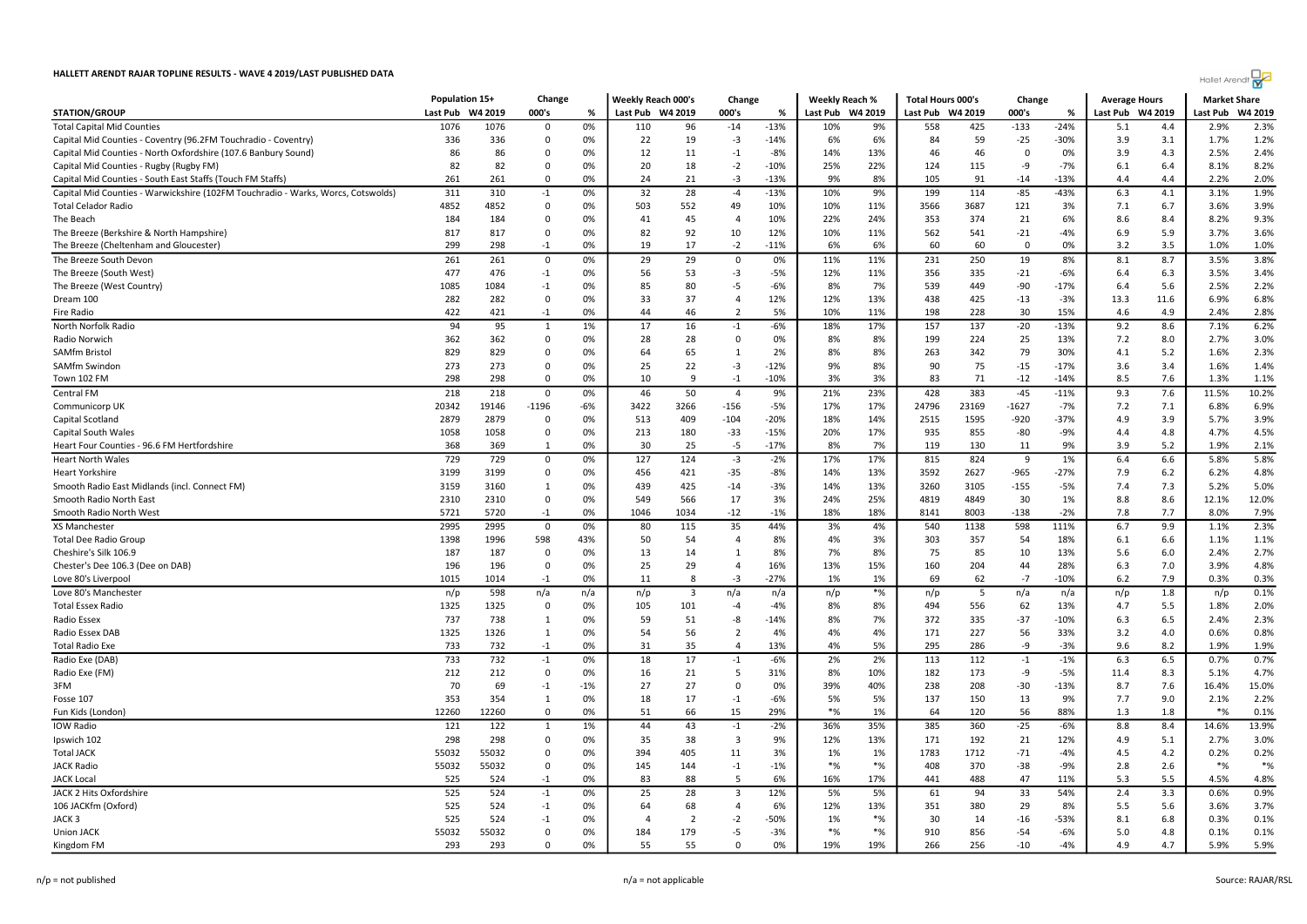|                                  | Population 15+ |         | Change      |       | <b>Weekly Reach 000's</b> |     | Change         |        | Weekly Reach % |         | <b>Total Hours 000's</b> |                | Change  |        | <b>Average Hours</b> |         | <b>Market Share</b> |         |
|----------------------------------|----------------|---------|-------------|-------|---------------------------|-----|----------------|--------|----------------|---------|--------------------------|----------------|---------|--------|----------------------|---------|---------------------|---------|
| <b>STATION/GROUP</b>             | Last Pub       | W4 2019 | 000's       | %     | Last Pub W4 2019          |     | 000's          | %      | Last Pub       | W4 2019 | Last Pub                 | W4 2019        | 000's   | %      | Last Pub             | W4 2019 | Last Pub            | W4 2019 |
| <b>KMFM</b>                      | 1345           | 1344    | $-1$        | 0%    | 200                       | 193 | -7             | $-4%$  | 15%            | 14%     | 994                      | 1136           | 142     | 14%    | 5.0                  | 5.9     | 3.6%                | 4.2%    |
| Lincs FM Group                   | 2028           | 2028    | $\mathbf 0$ | 0%    | 486                       | 485 | $-1$           | 0%     | 24%            | 24%     | 5287                     | 5202           | -85     | $-2%$  | 10.9                 | 10.7    | 12.7%               | 12.7%   |
| Dearne FM                        | 245            | 245     | $\mathbf 0$ | 0%    | 49                        | 46  | $-3$           | $-6%$  | 20%            | 19%     | 463                      | 435            | $-28$   | $-6%$  | 9.5                  | 9.5     | 9.4%                | 8.8%    |
| Lincs FM 102.2                   | 949            | 950     | 1           | 0%    | 311                       | 272 | $-39$          | $-13%$ | 33%            | 29%     | 3973                     | 3033           | $-940$  | $-24%$ | 12.8                 | 11.2    | 19.8%               | 15.5%   |
| <b>Ridings FM</b>                | 309            | 309     | $^{\circ}$  | 0%    | 32                        | 27  | -5             | $-16%$ | 10%            | 9%      | 247                      | 219            | $-28$   | $-11%$ | 7.8                  | 8.0     | 3.6%                | 3.3%    |
| Rother FM                        | 210            | 211     | 1           | 0%    | 34                        | 37  | 3              | 9%     | 16%            | 18%     | 370                      | 412            | 42      | 11%    | 11.0                 | 11.1    | 9.1%                | 10.5%   |
| <b>Trax FM</b>                   | 381            | 380     | $-1$        | 0%    | 80                        | 81  | 1              | 1%     | 21%            | 21%     | 719                      | 666            | -53     | $-7%$  | 9.0                  | 8.2     | 10.3%               | 9.4%    |
| Love Sport                       | 12260          | 12260   | $\Omega$    | 0%    | 39                        | 32  | $-7$           | $-18%$ | $*$ %          | $*$ %   | 94                       | 78             | $-16$   | $-17%$ | 2.4                  | 2.5     | $*_{\%}$            | $*$ %   |
| Total Lyca                       | 12260          | 12260   | $\mathbf 0$ | 0%    | 165                       | 157 | -8             | $-5%$  | 1%             | 1%      | 1252                     | 1067           | $-185$  | $-15%$ | 7.6                  | 6.8     | 0.6%                | 0.5%    |
| Dilse Radio 1035am               | 12260          | 12260   | $\Omega$    | 0%    | 79                        | 84  | 5              | 6%     | 1%             | 1%      | 474                      | 530            | 56      | 12%    | 6.0                  | 6.3     | 0.2%                | 0.3%    |
| Lyca Radio 1458am                | 12260          | 12260   | 0           | 0%    | 83                        | 74  | -9             | $-11%$ | 1%             | 1%      | 233                      | 248            | 15      | 6%     | 2.8                  | 3.3     | 0.1%                | 0.1%    |
| Time FM 107.5                    | 477            | 477     | 0           | 0%    | 26                        | 27  | 1              | 4%     | 5%             | 6%      | 323                      | 332            | -9      | 3%     | 12.4                 | 12.1    | 4.4%                | 4.4%    |
| Radio Mansfield 103.2            | 165            | 163     | $-2$        | $-1%$ | 31                        | 30  | $-1$           | $-3%$  | 19%            | 19%     | 289                      | 267            | -22     | $-8%$  | 9.4                  | 8.8     | 8.4%                | 7.8%    |
| Manx Radio                       | 70             | 69      | $-1$        | $-1%$ | 31                        | 31  | $\mathbf 0$    | 0%     | 45%            | 44%     | 266                      | 263            | -3      | $-1%$  | 8.5                  | 8.6     | 18.3%               | 19.0%   |
| Mi-Soul                          | 12260          | 12260   | $\Omega$    | 0%    | 75                        | 56  | $-19$          | $-25%$ | 1%             | $*$ %   | 359                      | 257            | $-102$  | $-28%$ | 4.8                  | 4.6     | 0.2%                | 0.1%    |
| More Radio                       | 522            | 522     | $^{\circ}$  | 0%    | 49                        | 62  | 13             | 27%    | 9%             | 12%     | 802                      | 827            | 25      | 3%     | 16.4                 | 13.3    | 7.3%                | 7.7%    |
| <b>Nation Broadcasting Group</b> | 19651          | 19651   | $^{\circ}$  | 0%    | 776                       | 731 | -45            | -6%    | 4%             | 4%      | 4683                     | 4758           | 75      | 2%     | 6.0                  | 6.5     | 1.4%                | 1.4%    |
| The Breeze (Solent)              | 1209           | 1209    | $\mathbf 0$ | 0%    | 56                        | 56  | $\mathbf 0$    | 0%     | 5%             | 5%      | 400                      | 488            | 88      | 22%    | 7.1                  | 8.7     | 1.6%                | 2.0%    |
| 106.3 Bridge FM                  | 132            | 132     | $\mathbf 0$ | 0%    | 22                        | 22  | 0              | 0%     | 17%            | 17%     | 107                      | 100            | $-7$    | $-7%$  | 4.8                  | 4.4     | 4.4%                | 4.0%    |
| Radio Carmarthenshire            | 140            | 139     | $-1$        | $-1%$ | 29                        | 26  | $-3$           | $-10%$ | 21%            | 19%     | 194                      | 170            | -24     | $-12%$ | 6.6                  | 6.4     | 7.1%                | 6.6%    |
| Chris Country Radio              | 12260          | 12260   | 0           | 0%    | 44                        | 56  | 12             | 27%    | $*_{\%}$       | $*$ %   | 373                      | 277            | $-96$   | $-26%$ | 8.6                  | 4.9     | 0.2%                | 0.1%    |
| Dragon Radio Wales               | 2622           | 2622    | $\Omega$    | 0%    | 50                        | 62  | 12             | 24%    | 2%             | 2%      | 265                      | 353            | 88      | 33%    | 5.3                  | 5.7     | 0.5%                | 0.7%    |
| <b>KCFM</b>                      | 464            | 465     | 1           | 0%    | 62                        | 62  | $\mathbf 0$    | 0%     | 13%            | 13%     | 497                      | 494            | -3      | $-1%$  | 8.0                  | 7.9     | 5.6%                | 5.9%    |
| Nation Radio London              | 12260          | 12260   | $\Omega$    | 0%    | 10                        | 3   | $-7$           | $-70%$ | $*_{\%}$       | $*$ %   | 17                       | $\overline{2}$ | $-15$   | $-88%$ | 1.6                  | 0.5     | $*_{\%}$            | $*$ %   |
| Nation Radio Scotland            | 1856           | 1856    | $\Omega$    | 0%    | 57                        | 50  | $-7$           | $-12%$ | 3%             | 3%      | 443                      | 378            | $-65$   | $-15%$ | 7.7                  | 7.6     | 1.4%                | 1.3%    |
| <b>Nation Radio Wales</b>        | n/p            | 1760    | n/a         | n/a   | n/p                       | 155 | n/a            | n/a    | n/p            | 9%      | n/p                      | 751            | n/a     | n/a    | n/p                  | 4.8     | n/p                 | 2.4%    |
| 102.5 Radio Pembrokeshire        | 103            | 102     | $-1$        | -1%   | 36                        | 32  | $-4$           | $-11%$ | 35%            | 31%     | 206                      | 176            | -30     | $-15%$ | 5.8                  | 5.5     | 8.7%                | 7.9%    |
| Sam FM South Coast               | 2189           | 2189    | $\mathbf 0$ | 0%    | 182                       | 167 | $-15$          | $-8%$  | 8%             | 8%      | 736                      | 812            | 76      | 10%    | 4.0                  | 4.9     | 1.7%                | 1.9%    |
| Sun FM Radio                     | 269            | 269     | $\Omega$    | 0%    | 58                        | 54  | $-4$           | $-7%$  | 22%            | 20%     | 581                      | 492            | -89     | $-15%$ | 10.0                 | 9.2     | 12.9%               | 10.5%   |
| Swansea Bay Radio                | 480            | 479     | $-1$        | 0%    | 26                        | 24  | $-2$           | $-8%$  | 5%             | 5%      | 167                      | 117            | $-50$   | $-30%$ | 6.5                  | 4.8     | 1.8%                | 1.4%    |
| Original 106 (Aberdeen)          | 346            | 346     | 0           | 0%    | 82                        | 80  | $-2$           | $-2%$  | 24%            | 23%     | 783                      | 930            | 147     | 19%    | 9.6                  | 11.6    | 12.4%               | 13.9%   |
| Total Panjab Radio               | n/p            | 12260   | n/a         | n/a   | n/p                       | 98  | n/a            | n/a    | n/p            | 1%      | n/p                      | 502            | n/a     | n/a    | n/p                  | 5.1     | n/p                 | 0.3%    |
| Asian FX                         | n/p            | 12260   | n/a         | n/a   | n/p                       | 40  | n/a            | n/a    | n/p            | $*$ %   | n/p                      | 70             | n/a     | n/a    | n/p                  | 1.8     | n/p                 | $*$ %   |
| Panjab Radio                     | 12260          | 12260   | $\mathbf 0$ | 0%    | 83                        | 73  | $-10$          | $-12%$ | 1%             | 1%      | 363                      | 433            | 70      | 19%    | 4.4                  | 5.9     | 0.2%                | 0.2%    |
| Peak 107 FM                      | 424            | 423     | $-1$        | 0%    | 67                        | 60  | $-7$           | $-10%$ | 16%            | 14%     | 580                      | 565            | $-15$   | $-3%$  | 8.6                  | 9.4     | 7.0%                | 7.0%    |
| Radio Plymouth                   | 261            | 262     | 1           | 0%    | 33                        | 35  | $\overline{2}$ | 6%     | 12%            | 13%     | 302                      | 344            | 42      | 14%    | 9.3                  | 9.8     | 5.0%                | 5.6%    |
| Premier Christian Radio          | 12260          | 12260   | $\mathbf 0$ | 0%    | 136                       | 102 | $-34$          | $-25%$ | 1%             | 1%      | 2302                     | 297            | $-2005$ | $-87%$ | 16.9                 | 2.9     | 1.2%                | 0.1%    |
| Pulse 1 (was The Pulse)          | 729            | 729     | $\Omega$    | 0%    | 109                       | 140 | 31             | 28%    | 15%            | 19%     | 663                      | 985            | 322     | 49%    | 6.1                  | 7.1     | 5.6%                | 7.5%    |
| Pulse 2                          | 729            | 729     | $\mathbf 0$ | 0%    | 44                        | 40  | $-4$           | $-9%$  | 6%             | 6%      | 303                      | 244            | $-59$   | $-19%$ | 6.9                  | 6.0     | 2.6%                | 1.9%    |
| Pulse 80's                       | 730            | 729     | $-1$        | 0%    | 12                        | 13  | 1              | 8%     | 2%             | 2%      | 27                       | 26             | $-1$    | $-4%$  | 2.3                  | 1.9     | 0.2%                | 0.2%    |
| Q Radio                          | 1215           | 1216    | 1           | 0%    | 311                       | 300 | $-11$          | -4%    | 26%            | 25%     | 1959                     | 2005           | 46      | 2%     | 6.3                  | 6.7     | 9.8%                | 9.9%    |
| Revolution 96.2                  | 490            | 491     | 1           | 0%    | 28                        | 23  | $-5$           | $-18%$ | 6%             | 5%      | 159                      | 120            | -39     | $-25%$ | 5.8                  | 5.3     | 2.1%                | 1.6%    |
| Signal 80's                      | 812            | 812     | $\Omega$    | 0%    | 19                        | 16  | -3             | $-16%$ | 2%             | 2%      | 83                       | 64             | -19     | $-23%$ | 4.3                  | 4.0     | 0.5%                | 0.4%    |
| Signal 107                       | 1053           | 1054    | 1           | 0%    | 41                        | 40  | $-1$           | $-2%$  | 4%             | 4%      | 229                      | 266            | 37      | 16%    | 5.6                  | 6.6     | 1.3%                | 1.4%    |
| Signal One                       | 811            | 812     | 1           | 0%    | 225                       | 212 | $-13$          | $-6%$  | 28%            | 26%     | 2249                     | 2201           | $-48$   | $-2%$  | 10.0                 | 10.4    | 13.5%               | 13.4%   |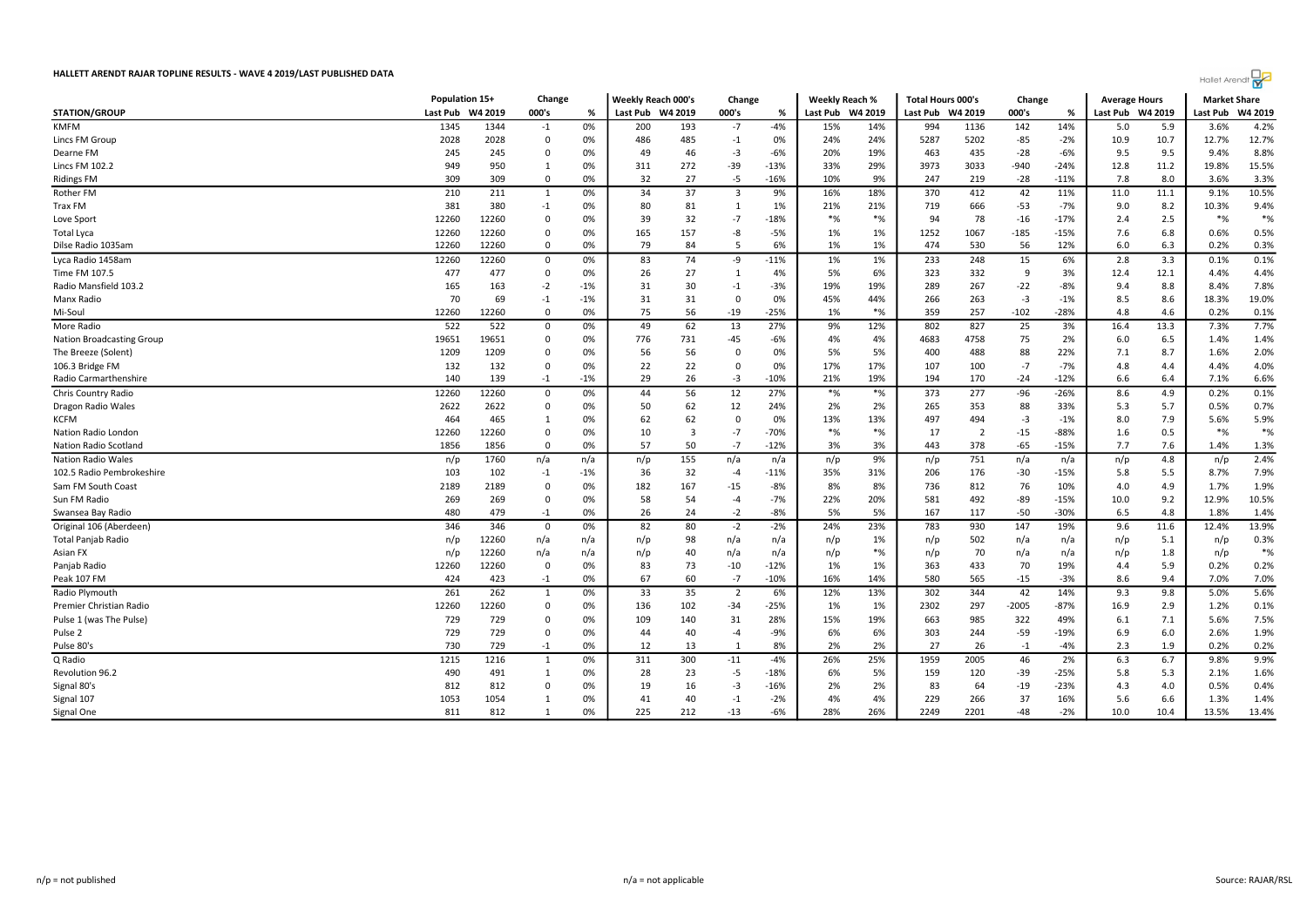

|                           | Population 15+   |      | Change      |       | <b>Weekly Reach 000's</b> |     | Change   |        | <b>Weekly Reach %</b> |     | <b>Total Hours 000's</b> |      | Change   |        | <b>Average Hours</b> |                  | <b>Market Share</b> |         |
|---------------------------|------------------|------|-------------|-------|---------------------------|-----|----------|--------|-----------------------|-----|--------------------------|------|----------|--------|----------------------|------------------|---------------------|---------|
| <b>STATION/GROUP</b>      | Last Pub W4 2019 |      | 000's       |       | Last Pub W4 2019          |     | 000's    | %      | Last Pub W4 2019      |     | Last Pub W4 2019         |      | 000's    | %      |                      | Last Pub W4 2019 | Last Pub            | W4 2019 |
| Signal Two                | 811              | 812  |             | 0%    | 48                        | 58  | 10       | 21%    | 6%                    | 7%  | 320                      | 433  | 113      | 35%    | 6.6                  | 7.5              | 1.9%                | 2.6%    |
| Swansea Sound - 1170 MW   | 480              | 479  | $-1$        | 0%    | 36                        | 29  | -7       | $-19%$ | 8%                    | 6%  | 211                      | 128  | -83      | -39%   | 5.8                  | 4.4              | 2.3%                | 1.5%    |
| <b>Tindle Radio Group</b> | 143              | 141  | $-2$        | $-1%$ | 80                        | 81  |          | 1%     | 56%                   | 57% | 847                      | 851  |          | 0%     | 10.6                 | 10.5             | 34.6%               | 34.2%   |
| Channel 103 FM            | 90               | 89   | $-1$        | $-1%$ | 50                        | 53  |          | 6%     | 56%                   | 60% | 498                      | 530  | 32       | 6%     | 9.9                  | 10.0             | 31.8%               | 33.3%   |
| Island FM 104.7           | 53               | 52   | $-1$        | $-2%$ | 30                        | 28  | $-2$     | $-7%$  | 56%                   | 54% | 348                      | 321  | $-27$    | -8%    | 11.8                 | 11.5             | 39.7%               | 35.9%   |
| 107.4 Tower FM            | 452              | 451  | $-1$        | 0%    | 33                        | 32  | $-1$     | $-3%$  | 7%                    | 7%  | 276                      | 253  | $-23$    | -8%    | 8.3                  | 7.9              | 3.5%                | 3.2%    |
| <b>Total UKRD</b>         | 2481             | 2479 | $-2$        | 0%    | 726                       | 723 | -3       | 0%     | 29%                   | 29% | 5362                     | 5175 | $-187$   | $-3%$  | 7.4                  | 7.2              | 10.3%               | 10.0%   |
| Eagle 80s                 | 510              | 510  | $\mathbf 0$ | 0%    |                           |     |          | 17%    | 1%                    | 1%  | 37                       | 48   | 11       | 30%    | 6.7                  | 6.8              | 0.4%                | 0.5%    |
| Eagle Radio               | 511              | 510  | $-1$        | 0%    | 139                       | 108 | $-31$    | $-22%$ | 27%                   | 21% | 945                      | 675  | $-270$   | $-29%$ | 6.8                  | 6.3              | 9.0%                | 7.0%    |
| KL.FM 96.7                | 189              | 189  | 0           | 0%    | 60                        | 55  | $-5$     | -8%    | 32%                   | 29% | 469                      | 392  | $-77$    | $-16%$ | 7.8                  | 7.2              | 10.5%               | 8.6%    |
| Minster FM                | 363              | 363  | 0           | 0%    | 85                        | 78  | $-7$     | -8%    | 23%                   | 21% | 598                      | 518  | -80      | $-13%$ | 7.1                  | 6.7              | 9.2%                | 8.0%    |
| Mix 96                    | 143              | 143  | $\Omega$    | 0%    | 45                        | 50  |          | 11%    | 31%                   | 35% | 344                      | 321  | $-23$    | $-7%$  | 7.6                  | 6.4              | 11.7%               | 11.8%   |
| Pirate FM                 | 502              | 503  |             | 0%    | 152                       | 157 |          | 3%     | 30%                   | 31% | 1078                     | 1133 | 55       | 5%     | 7.1                  | 7.2              | 9.5%                | 10.2%   |
| Pirate 80s                | n/p              | 503  | n/a         | n/a   | n/p                       | 13  | n/a      | n/a    | n/p                   | 3%  | n/p                      | 94   | n/a      | n/a    | n/p                  | 7.2              | n/p                 | 0.8%    |
| Spire FM                  | 124              | 124  | 0           | 0%    | 41                        | 44  | 3        | 7%     | 33%                   | 36% | 338                      | 337  | $-1$     | 0%     | 8.3                  | 7.6              | 12.4%               | 12.3%   |
| Spirit FM                 | 198              | 198  | $^{\circ}$  |       | 54                        | 56  |          | 4%     | 27%                   | 28% | 460                      | 483  | 23       | 5%     | 8.5                  | 8.6              | 11.6%               | 11.6%   |
| 97.2 Stray FM             | 211              | 211  | 0           | 0%    | 58                        | 51  | -7       | $-12%$ | 28%                   | 24% | 357                      | 359  |          | 1%     | 6.1                  | 7.1              | 7.7%                | 7.4%    |
| <b>Wessex FM</b>          | 126              | 126  | 0           | 0%    | 51                        | 50  | $-1$     | $-2%$  | 40%                   | 40% | 402                      | 358  | $-44$    | $-11%$ | 7.9                  | 7.1              | 13.8%               | 12.8%   |
| Yorkshire Coast Radio     | 113              | 113  | 0           | 0%    | 46                        | 47  |          | 2%     | 41%                   | 41% | 432                      | 356  | $-76$    | $-18%$ | 9.4                  | 7.6              | 18.8%               | 15.1%   |
| The Voice                 | 157              | 156  | $-1$        | $-1%$ | 13                        | 13  | $\Omega$ | 0%     | 8%                    | 8%  | 85                       | 79   | -6       | $-7%$  | 6.5                  | 6.0              | 2.7%                | 2.7%    |
| Wave FM Total             | 233              | 234  |             | 0%    | 19                        | 16  | -3       | $-16%$ | 8%                    | 7%  | 107                      | 63   | -44      | $-41%$ | 5.6                  | 3.9              | 2.8%                | 1.8%    |
| Wave FM (Dundee)          | 144              | 144  | $\Omega$    | 0%    | 16                        | 12  |          | $-25%$ | 11%                   | 9%  | 94                       | 50   | -44      | $-47%$ | 6.1                  | 4.1              | 4.3%                | 2.5%    |
| Wave FM (Perth)           | 89               | 90   |             | 1%    |                           |     | $\Omega$ | 0%     | 4%                    | 4%  | 13                       | 13   | $\Omega$ | 0%     | 3.5                  | 3.5              | 0.8%                | 0.9%    |
| 96.4 FM The Wave          | 480              | 479  | $-1$        | 0%    | 137                       | 114 | $-23$    | $-17%$ | 29%                   | 24% | 964                      | 840  | $-124$   | $-13%$ | 7.0                  | 7.4              | 10.6%               | 10.1%   |
| Radio Wave 96.5 FM        | 233              | 234  | 1           | 0%    | 49                        | 46  | -3       | -6%    | 21%                   | 20% | 346                      | 358  | 12       | 3%     | 7.1                  | 7.8              | 7.5%                | 7.5%    |
| Wave 80's                 | 480              | 479  | $-1$        | 0%    |                           |     | $-1$     | $-13%$ | 2%                    | 1%  | 31                       | 32   |          | 3%     | 3.8                  | 4.7              | 0.3%                | 0.4%    |
| 107.2 Wire FM             | 277              | 275  | -2          | -1%   | 50                        | 42  | -8       | $-16%$ | 18%                   | 15% | 244                      | 217  | -27      | $-11%$ | 4.8                  | 5.2              | 4.7%                | 4.3%    |
| 102.4 Wish FM             | 457              | 456  | $-1$        | 0%    | 56                        | 50  | -6       | $-11%$ | 12%                   | 11% | 286                      | 278  | -8       | $-3%$  | 6.1                  | 5.5              | 3.9%                | 3.4%    |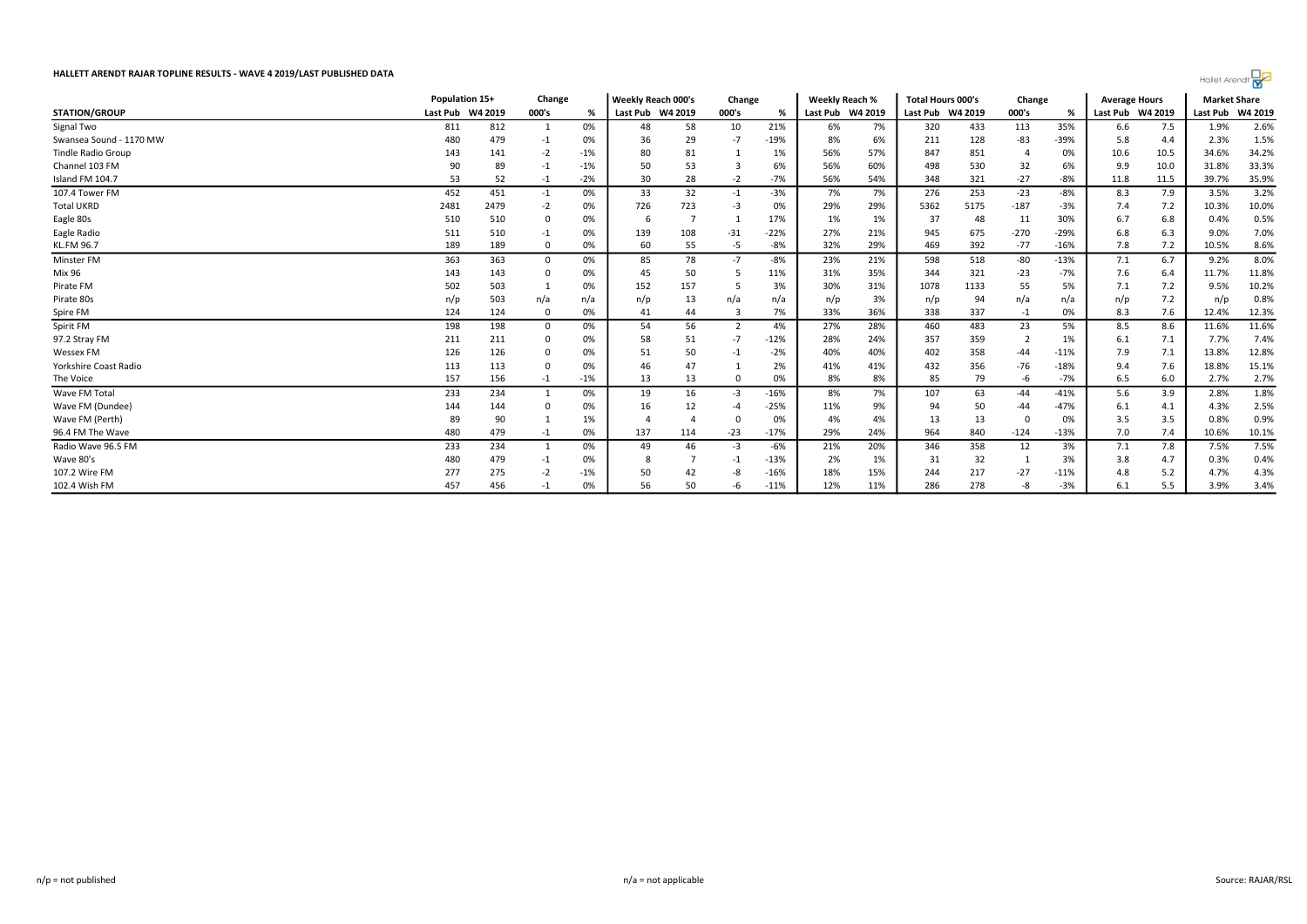|                                      | Population 15+ |         | Change      |       | <b>Weekly Reach 000's</b> |         | Change         |        | <b>Weekly Reach %</b> |         | <b>Total Hours 000's</b> |         | Change  |        | <b>Average Hours</b> |         | <b>Market Share</b> |         |
|--------------------------------------|----------------|---------|-------------|-------|---------------------------|---------|----------------|--------|-----------------------|---------|--------------------------|---------|---------|--------|----------------------|---------|---------------------|---------|
| <b>STATION/GROUP</b>                 | Last Pub       | W4 2019 | 000's       | %     | Last Pub                  | W4 2019 | 000's          | %      | Last Pub              | W4 2019 | Last Pub                 | W4 2019 | 000's   | %      | Last Pub             | W4 2019 | Last Pub            | W4 2019 |
| <b>BBC Local Radio in England</b>    | 44615          | 44615   | 0           | 0%    | 5566                      | 5636    | 70             | 1%     | 12%                   | 13%     | 48131                    | 43342   | $-4789$ | $-10%$ | 8.6                  | 7.7     | 6.0%                | 5.4%    |
| <b>BBC Radio Berkshire</b>           | 845            | 845     | $\Omega$    | 0%    | 122                       | 107     | $-15$          | $-12%$ | 14%                   | 13%     | 586                      | 643     | 57      | 10%    | 4.8                  | 6.0     | 4.0%                | 4.3%    |
| <b>BBC Radio Bristol</b>             | 934            | 934     | $\Omega$    | 0%    | 111                       | 109     | $-2$           | $-2%$  | 12%                   | 12%     | 921                      | 807     | $-114$  | $-12%$ | 8.3                  | 7.4     | 4.9%                | 4.8%    |
| <b>BBC Radio Cambridgeshire</b>      | 759            | 760     | 1           | 0%    | 85                        | 92      | $\overline{7}$ | 8%     | 11%                   | 12%     | 944                      | 1157    | 213     | 23%    | 11.1                 | 12.5    | 6.5%                | 7.3%    |
| <b>BBC Radio Cornwall</b>            | 476            | 477     | 1           | 0%    | 118                       | 113     | $-5$           | $-4%$  | 25%                   | 24%     | 1293                     | 1261    | $-32$   | $-2%$  | 10.9                 | 11.2    | 11.6%               | 12.0%   |
| <b>BBC Coventry and Warwickshire</b> | 741            | 740     | $-1$        | 0%    | 65                        | 83      | 18             | 28%    | 9%                    | 11%     | 368                      | 458     | 90      | 24%    | 5.6                  | 5.5     | 2.7%                | 3.5%    |
| <b>BBC Radio Cumbria</b>             | 404            | 404     | $\mathbf 0$ | 0%    | 89                        | 90      | $\overline{1}$ | 1%     | 22%                   | 22%     | 870                      | 777     | $-93$   | $-11%$ | 9.8                  | 8.6     | 10.8%               | 10.6%   |
| <b>BBC Radio Derby</b>               | 670            | 669     | $-1$        | 0%    | 129                       | 112     | $-17$          | $-13%$ | 19%                   | 17%     | 1250                     | 1217    | $-33$   | $-3%$  | 9.7                  | 10.8    | 9.4%                | 9.4%    |
| <b>BBC Radio Devon</b>               | 1007           | 1007    | $\Omega$    | 0%    | 164                       | 174     | 10             | 6%     | 16%                   | 17%     | 1734                     | 1650    | $-84$   | $-5%$  | 10.6                 | 9.5     | 8.0%                | 7.7%    |
| <b>BBC</b> Essex                     | 1347           | 1347    | $\Omega$    | 0%    | 195                       | 186     | -9             | $-5%$  | 14%                   | 14%     | 1837                     | 1906    | 69      | 4%     | 9.4                  | 10.2    | 6.5%                | 6.8%    |
| <b>BBC Radio Gloucestershire</b>     | 515            | 515     | 0           | 0%    | 90                        | 88      | $-2$           | $-2%$  | 17%                   | 17%     | 747                      | 1007    | 260     | 35%    | 8.3                  | 11.5    | 6.8%                | 9.1%    |
| <b>BBC Hereford &amp; Worcester</b>  | 523            | 522     | $-1$        | 0%    | 103                       | 109     | 6              | 6%     | 20%                   | 21%     | 714                      | 967     | 253     | 35%    | 6.9                  | 8.8     | 6.6%                | 9.4%    |
| <b>BBC Radio Humberside</b>          | 766            | 767     | -1          | 0%    | 112                       | 127     | 15             | 13%    | 15%                   | 17%     | 1282                     | 1411    | 129     | 10%    | 11.4                 | 11.1    | 8.7%                | 10.9%   |
| <b>BBC Radio Kent</b>                | 1526           | 1526    | $\Omega$    | 0%    | 161                       | 200     | 39             | 24%    | 11%                   | 13%     | 1388                     | 1273    | $-115$  | $-8%$  | 8.6                  | 6.4     | 4.3%                | 4.0%    |
| <b>BBC Radio Lancashire</b>          | 1198           | 1198    | $\Omega$    | 0%    | 163                       | 153     | $-10$          | $-6%$  | 14%                   | 13%     | 1289                     | 1112    | $-177$  | $-14%$ | 7.9                  | 7.2     | 5.7%                | 4.9%    |
| <b>BBC Radio Leeds</b>               | 1668           | 1668    | 0           | 0%    | 174                       | 168     | $-6$           | $-3%$  | 10%                   | 10%     | 1406                     | 1248    | $-158$  | $-11%$ | 8.1                  | 7.4     | 4.6%                | 4.3%    |
| <b>BBC Radio Leicester</b>           | 882            | 881     | $-1$        | 0%    | 142                       | 136     | $-6$           | $-4%$  | 16%                   | 15%     | 926                      | 1233    | 307     | 33%    | 6.5                  | 9.1     | 5.6%                | 7.7%    |
| <b>BBC Radio Lincolnshire</b>        | 570            | 570     | $\Omega$    | 0%    | 96                        | 105     | 9              | 9%     | 17%                   | 18%     | 1200                     | 1272    | 72      | 6%     | 12.6                 | 12.1    | 9.8%                | 10.4%   |
| <b>BBC Radio Londor</b>              | 12260          | 12260   | $\Omega$    | 0%    | 469                       | 425     | $-44$          | $-9%$  | 4%                    | 3%      | 2687                     | 1808    | $-879$  | -33%   | 5.7                  | 4.3     | 1.4%                | 0.9%    |
| <b>BBC Radio Manchester</b>          | 2273           | 2273    | $^{\circ}$  | 0%    | 186                       | 228     | 42             | 23%    | 8%                    | 10%     | 1319                     | 1758    | 439     | 33%    | 7.1                  | 7.7     | 3.7%                | 4.8%    |
| <b>BBC Radio Merseyside</b>          | 1702           | 1702    | $\mathbf 0$ | 0%    | 222                       | 257     | 35             | 16%    | 13%                   | 15%     | 2988                     | 2719    | $-269$  | $-9%$  | 13.4                 | 10.6    | 8.9%                | 8.6%    |
| <b>BBC Radio Newcastle</b>           | 1467           | 1467    | $\Omega$    | 0%    | 231                       | 244     | 13             | 6%     | 16%                   | 17%     | 1515                     | 1354    | $-161$  | $-11%$ | 6.5                  | 5.6     | 6.4%                | 5.6%    |
| <b>BBC Radio Norfolk</b>             | 806            | 806     | $\Omega$    | 0%    | 156                       | 154     | $-2$           | $-1%$  | 19%                   | 19%     | 1576                     | 1658    | 82      | 5%     | 10.1                 | 10.7    | 8.7%                | 9.8%    |
| <b>BBC Radio Northampton</b>         | 511            | 511     | $\Omega$    | 0%    | 90                        | 86      | $-4$           | $-4%$  | 18%                   | 17%     | 1018                     | 1026    | 8       | 1%     | 11.3                 | 11.9    | 9.9%                | 9.7%    |
| <b>BBC Radio Nottingham</b>          | 831            | 831     | 0           | 0%    | 161                       | 148     | $-13$          | $-8%$  | 19%                   | 18%     | 1314                     | 1049    | $-265$  | $-20%$ | 8.2                  | 7.1     | 8.1%                | 6.6%    |
| <b>BBC Radio Oxford</b>              | 536            | 537     | 1           | 0%    | 82                        | 84      | $\overline{2}$ | 2%     | 15%                   | 16%     | 833                      | 796     | $-37$   | $-4%$  | 10.1                 | 9.4     | 8.8%                | 7.9%    |
| <b>BBC Radio Sheffield</b>           | 1327           | 1328    | -1          | 0%    | 156                       | 149     | $-7$           | $-4%$  | 12%                   | 11%     | 1168                     | 1230    | 62      | 5%     | 7.5                  | 8.3     | 4.9%                | 5.6%    |
| <b>BBC Radio Shropshire</b>          | 418            | 418     | $\Omega$    | 0%    | 80                        | 73      | $-7$           | $-9%$  | 19%                   | 17%     | 546                      | 491     | $-55$   | $-10%$ | 6.8                  | 6.7     | 6.9%                | 5.7%    |
| <b>Total BBC Radio Solent</b>        | 1828           | 1828    | $\Omega$    | 0%    | 190                       | 191     | $\mathbf{1}$   | 1%     | 10%                   | 10%     | 1888                     | 2068    | 180     | 10%    | 9.9                  | 10.8    | 5.1%                | 5.6%    |
| <b>BBC</b> Somerset                  | 465            | 466     | 1           | 0%    | 55                        | 53      | $-2$           | $-4%$  | 12%                   | 11%     | 357                      | 484     | 127     | 36%    | 6.5                  | 9.1     | 3.5%                | 4.9%    |
| <b>BBC Radio Stoke</b>               | 625            | 626     | 1           | 0%    | 121                       | 117     | $-4$           | $-3%$  | 19%                   | 19%     | 1028                     | 934     | $-94$   | $-9%$  | 8.5                  | 8.0     | 7.9%                | 7.4%    |
| <b>BBC Radio Suffolk</b>             | 552            | 552     | $\Omega$    | 0%    | 89                        | 83      | $-6$           | $-7%$  | 16%                   | 15%     | 1057                     | 702     | $-355$  | $-34%$ | 11.9                 | 8.4     | 9.0%                | 6.2%    |
| <b>BBC Sussex and BBC Surrey</b>     | 2648           | 2648    | $\Omega$    | 0%    | 219                       | 223     | $\overline{4}$ | 2%     | 8%                    | 8%      | 1587                     | 1650    | 63      | 4%     | 7.3                  | 7.4     | 3.0%                | 3.1%    |
| <b>BBC Radio Tees</b>                | 795            | 795     | $\Omega$    | 0%    | 101                       | 115     | 14             | 14%    | 13%                   | 14%     | 505                      | 798     | 293     | 58%    | 5.0                  | 7.0     | 3.4%                | 5.2%    |
| <b>BBC Three Counties Radio</b>      | 1407           | 1406    | $-1$        | 0%    | 120                       | 119     | $-1$           | $-1%$  | 9%                    | 8%      | 882                      | 900     | 18      | 2%     | 7.4                  | 7.6     | 3.4%                | 3.6%    |
| <b>BBC WM 95.6</b>                   | 2429           | 2428    | $-1$        | 0%    | 204                       | 186     | $-18$          | -9%    | 8%                    | 8%      | 1481                     | 1165    | $-316$  | $-21%$ | 7.3                  | 6.3     | 4.0%                | 3.2%    |
| <b>BBC Radio Wiltshire/Swindon</b>   | 595            | 596     | 1           | 0%    | 80                        | 80      | $\overline{0}$ | 0%     | 13%                   | 13%     | 570                      | 327     | $-243$  | $-43%$ | 7.2                  | 4.1     | 4.5%                | 2.7%    |
| <b>BBC Radio York</b>                | 544            | 544     | $\Omega$    | 0%    | 58                        | 80      | 22             | 38%    | 11%                   | 15%     | 368                      | 490     | 122     | 33%    | 6.3                  | 6.1     | 3.7%                | 4.7%    |
| <b>BBC Radio Guernsey</b>            | 53             | 52      | $-1$        | $-2%$ | 16                        | 16      | $\Omega$       | 0%     | 31%                   | 31%     | 170                      | 167     | $-3$    | $-2%$  | 10.5                 | 10.5    | 19.4%               | 18.7%   |
| <b>BBC Radio Jersey</b>              | 90             | 89      | $-1$        | $-1%$ | 27                        | 27      | $\Omega$       | 0%     | 30%                   | 30%     | 241                      | 252     | 11      | 5%     | 9.0                  | 9.4     | 15.4%               | 15.8%   |
| <b>BBC Radio Scotland</b>            | 4592           | 4593    | 1           | 0%    | 776                       | 767     | -9             | $-1%$  | 17%                   | 17%     | 4484                     | 4111    | $-373$  | $-8%$  | 5.8                  | 5.4     | 5.9%                | 5.8%    |
| <b>BBC Radio Ulster</b>              | 1515           | 1516    | 1           | 0%    | 513                       | 516     | 3              | 1%     | 34%                   | 34%     | 4959                     | 5005    | 46      | 1%     | 9.7                  | 9.7     | 20.1%               | 19.4%   |
| <b>BBC Radio Wales</b>               | 2622           | 2622    | $\Omega$    | 0%    | 368                       | 327     | $-41$          | $-11%$ | 14%                   | 12%     | 3074                     | 2667    | $-407$  | $-13%$ | 8.4                  | 8.2     | 6.0%                | 5.5%    |
| <b>BBC Radio Cymru</b>               | 2622           | 2622    | $\Omega$    | 0%    | 102                       | 109     | $\overline{7}$ | 7%     | 4%                    | 4%      | 951                      | 1075    | 124     | 13%    | 9.3                  | 9.9     | 1.9%                | 2.2%    |